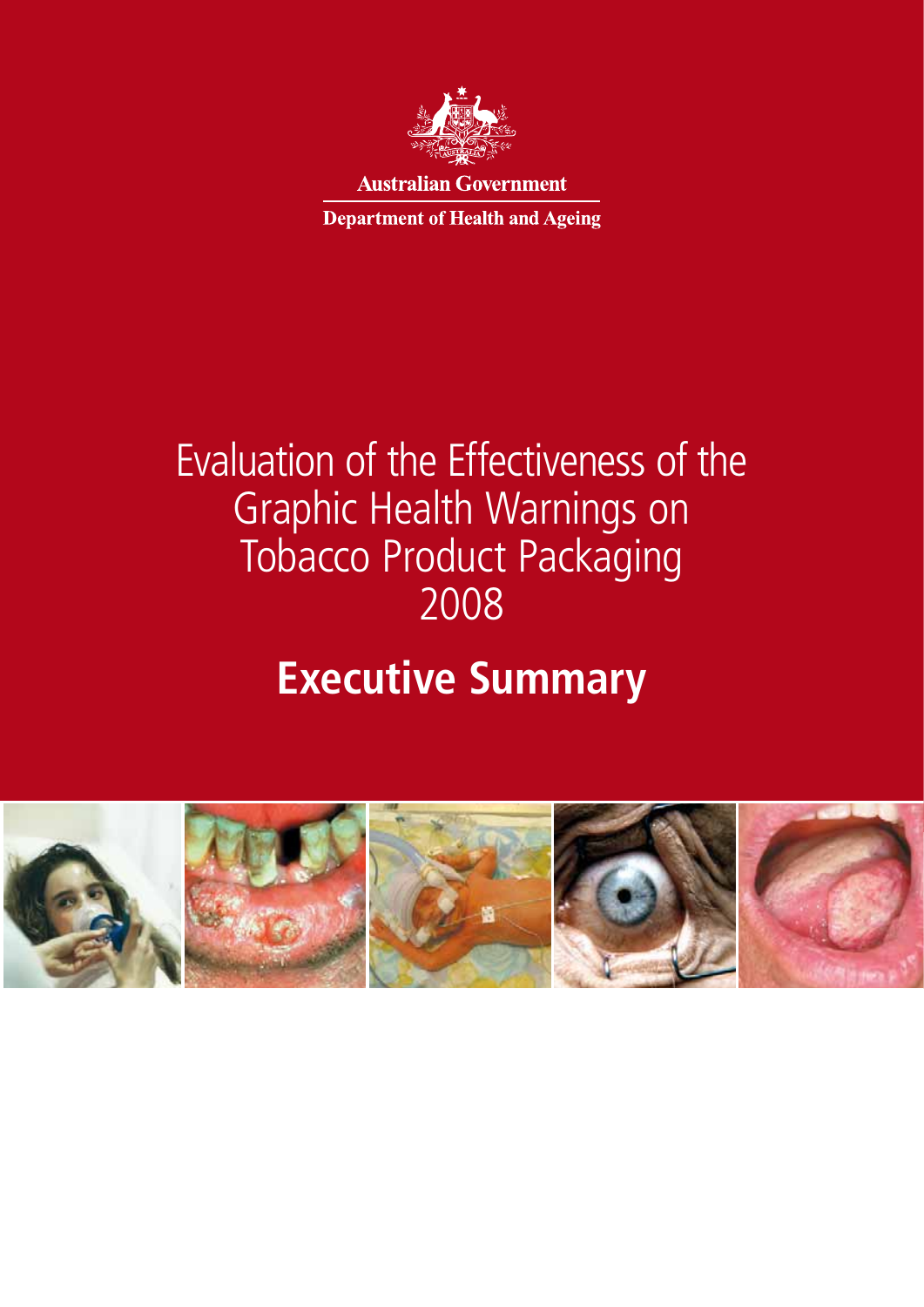# Evaluation of the Effectiveness of the Graphic Health Warnings on Tobacco Product Packaging 2008

# **Executive Summary**

PATRICK SHANAHAN AND DAVID FILIOTT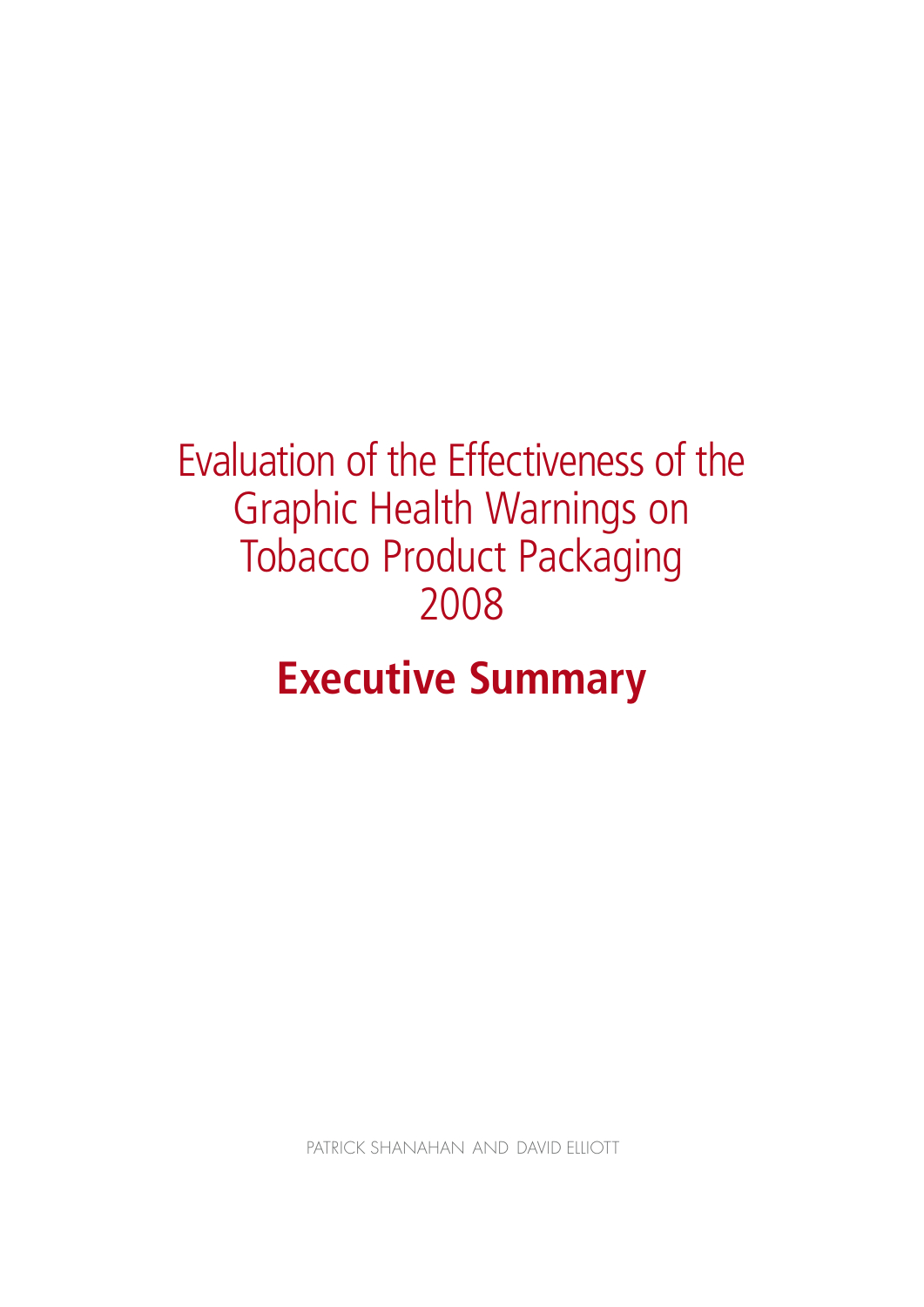This research document was prepared for the Australian Government Department of Health and Ageing by Patrick Shanahan and David Elliott of Elliott and Shanahan Research. Opinions expressed in this publication are those of the authors and do not necessarily represent those of the Australian Government Department of Health and Ageing.

Supporting documentation and other materials related to this research document may be found at: www.health.gov.au

#### **Evaluation of the Effectiveness of the Graphic Health Warnings on Tobacco Product Packaging 2008 – Executive Summary**

ISBN: 1-74186-825-4 Online ISBN: 1-74186-826-2 Publications Number: P3-4864

Copyright Statements:

#### **Paper-based publications**  (c) Commonwealth of Australia 2009

This work is copyright. Apart from any use as permitted under the *Copyright Act 1968*, no part may be reproduced by any process without prior written permission from the Commonwealth. Requests and inquiries concerning reproduction and rights should be addressed to the Commonwealth Copyright Administration, Attorney-General's Department, Robert Garran Offices, National Circuit, Barton ACT 2600 or posted at http://www.ag.gov.au/cca

#### **Internet sites**

(c) Commonwealth of Australia 2009

This work is copyright. You may download, display, print and reproduce this material in unaltered form only (retaining this notice) for your personal, non-commercial use or use within your organisation. Apart from any use as permitted under the *Copyright Act 1968*, all other rights are reserved. Requests and inquiries concerning reproduction and rights should be addressed to Commonwealth Copyright Administration, Attorney-General's Department, Robert Garran Offices, National Circuit, Barton ACT 2600 or posted at http://www.ag.gov.au/cca

#### **Suggested Citation**

Shanahan, P. and Elliott, D., 2009, *Evaluation of the Effectiveness of the Graphic Health Warnings on Tobacco Product Packaging 2008 – Executive Summary*, Australian Government Department of Health and Ageing, Canberra.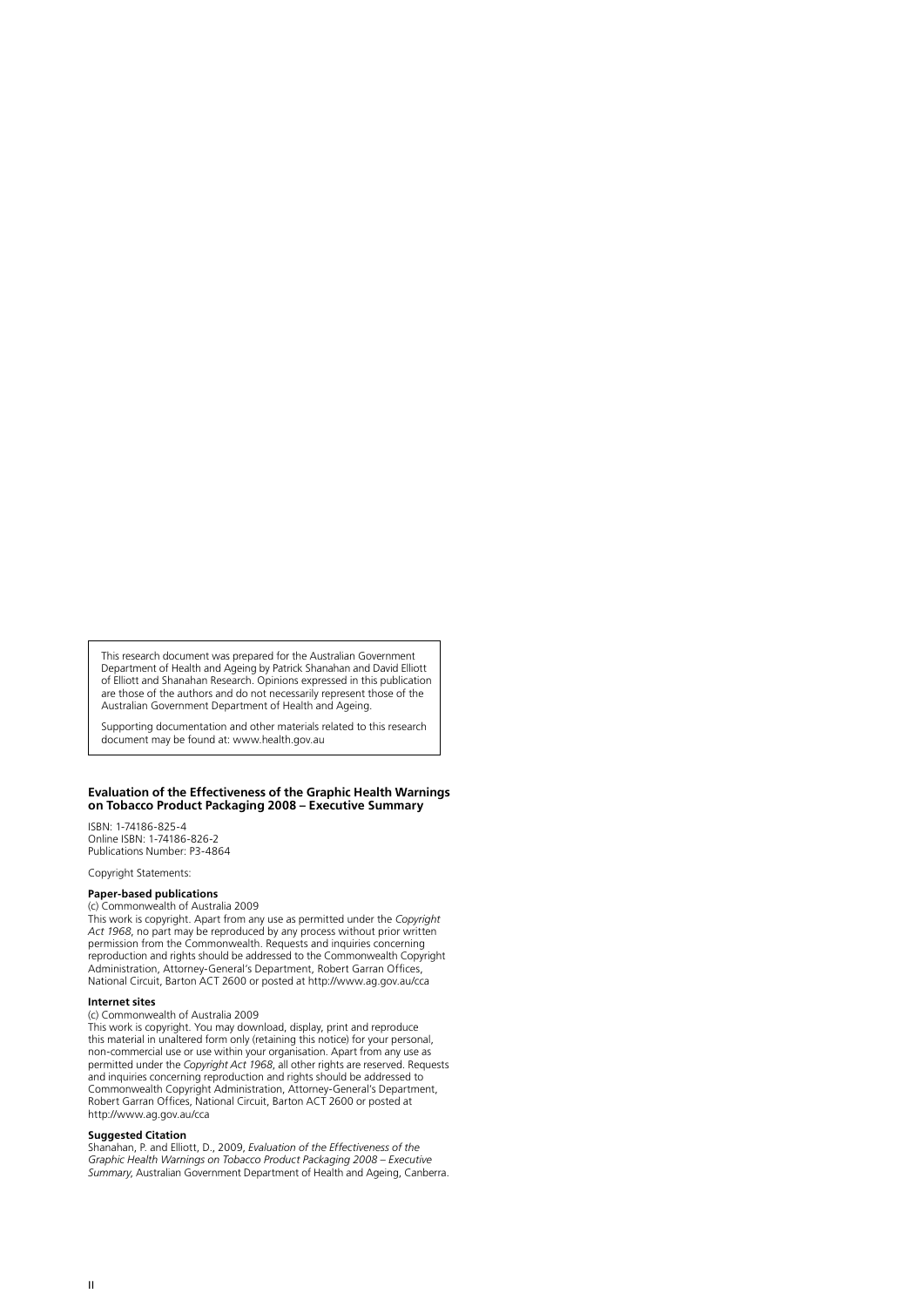# **CONTENTS**

|                |                                                            | <b>EXECUTIVE SUMMARY</b>                                       |                         |
|----------------|------------------------------------------------------------|----------------------------------------------------------------|-------------------------|
| 1              | Methodology                                                | 1                                                              |                         |
| $\overline{2}$ | <b>Underlying Patterns of Behaviour</b>                    |                                                                |                         |
| 3              | <b>Noticeability of Graphic Health Warnings</b>            |                                                                | $\overline{\mathbf{2}}$ |
|                | 3.1                                                        | Recognition of Changes to the Warnings on Tobacco Packaging    | 3                       |
|                | 3.2                                                        | Unaided Awareness of Health Information                        | $\overline{4}$          |
|                | 3.3                                                        | Unaided Recall of Health Warnings                              | 6                       |
|                | 3.4                                                        | Aided Recall of the Graphic Health Warnings                    | $\overline{7}$          |
|                | 3.5                                                        | Recall of Graphic Health Warnings on Cigar Packs               | $\overline{7}$          |
|                | 3.6                                                        | Read Health Information                                        | 8                       |
| 4              |                                                            | The Importance of the Health Warnings                          | 9                       |
| 5              |                                                            | <b>Believability of the Graphic Health Warnings</b>            | 11                      |
| 6              |                                                            | Response to Key Elements of the Graphic Health Warnings        | 12                      |
|                | 6.1                                                        | Understanding of the Key Elements                              | 12                      |
|                | 6.2                                                        | Importance of the Graphic Image                                | $12 \overline{ }$       |
|                | 6.3                                                        | Front of Pack Elements                                         | $12 \overline{ }$       |
|                | 6.4                                                        | <b>Back of Pack Elements</b>                                   | 13                      |
|                | 6.5                                                        | Side of Pack Elements                                          | 14                      |
|                | 6.6                                                        | <b>Tonal Qualities</b>                                         | 14                      |
|                | 6.7                                                        | Awareness of Quitline/Quitnow                                  | 14                      |
|                | 6.8                                                        | Health Authority Warning                                       | 15                      |
| $\overline{7}$ | <b>Effectiveness of the Graphic Health Warnings</b>        |                                                                | 15                      |
|                | 7.1                                                        | Effectiveness in Communicating Health Effects                  | 16                      |
|                | 7.2                                                        | Improving Knowledge                                            | 17                      |
|                | 7.3                                                        | Discouraging Smoking and Helping Prevent Relapse               | 17                      |
|                | 7.4                                                        | Effects on Quitting Intentions and Behaviour                   | 18                      |
| 8              | <b>Attitude Change and the Graphic Health Warnings</b>     |                                                                | 20                      |
| 9              |                                                            | <b>Wear Out</b>                                                | 21                      |
| 10             |                                                            | <b>Plain Packaging</b>                                         | 22                      |
| 11             | <b>Stakeholder Response to the Graphic Health Warnings</b> |                                                                | 22                      |
| 12             |                                                            | Key Outcomes as a Result of the Use of Graphic Health Warnings | 23                      |
|                | 12.1                                                       | Achieved Their Purpose                                         | 23                      |
|                | 12.2                                                       | Behavioural and Attitudinal Impact                             | 24                      |
|                | 12.3                                                       | Graphic Images Have Had an Impact                              | 24                      |
|                | 12.4                                                       | A Balanced Approach                                            | 24                      |
|                | 12.5                                                       | High Noticeability and Readership Despite Some Decline         | 25                      |
|                | 12.6                                                       | The Warnings are Believable and Important                      | 25                      |
|                | 12.7                                                       | Areas for Improvement                                          | 25                      |
| 13             |                                                            | <b>References</b>                                              | 27                      |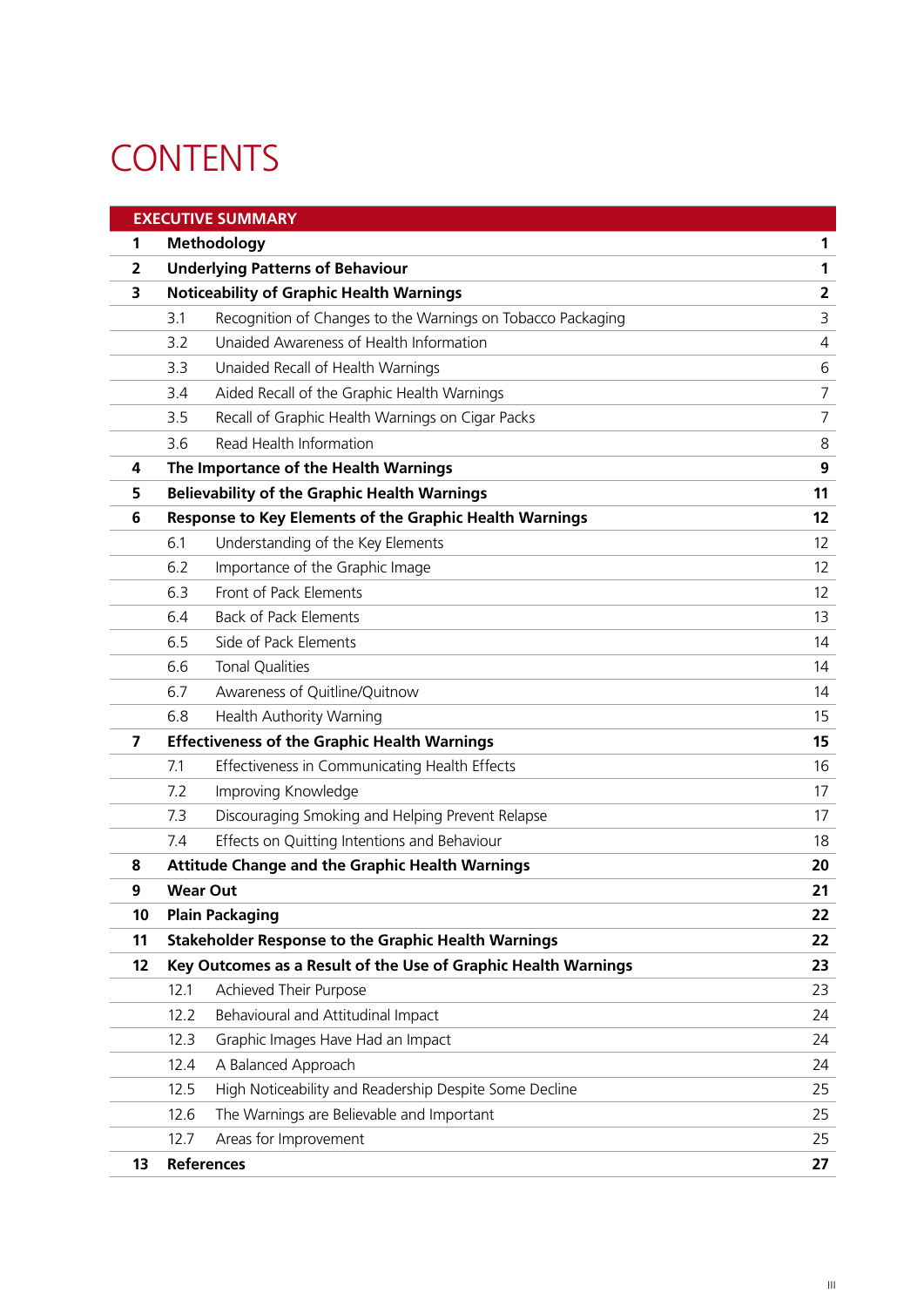# **FIGURES**

| <b>Figure 1:</b> Unaided Awareness of Changes to Health Warnings                   |     |
|------------------------------------------------------------------------------------|-----|
| Figure 2: Unaided Awareness of Health Warnings                                     | 4   |
| <b>Figure 3:</b> Unaided Awareness of Health Warnings (Smokers)                    | 5.  |
| <b>Figure 4: Perceived Importance of Health Warnings</b>                           | 9   |
| <b>Figure 5:</b> Perceived Importance of Health Warnings (Smokers/Recent Quitters) | 10. |
| Figure 6: Health Warning Believability                                             |     |
| <b>Figure 7:</b> Perceived Effectiveness of Health Warnings                        | 16  |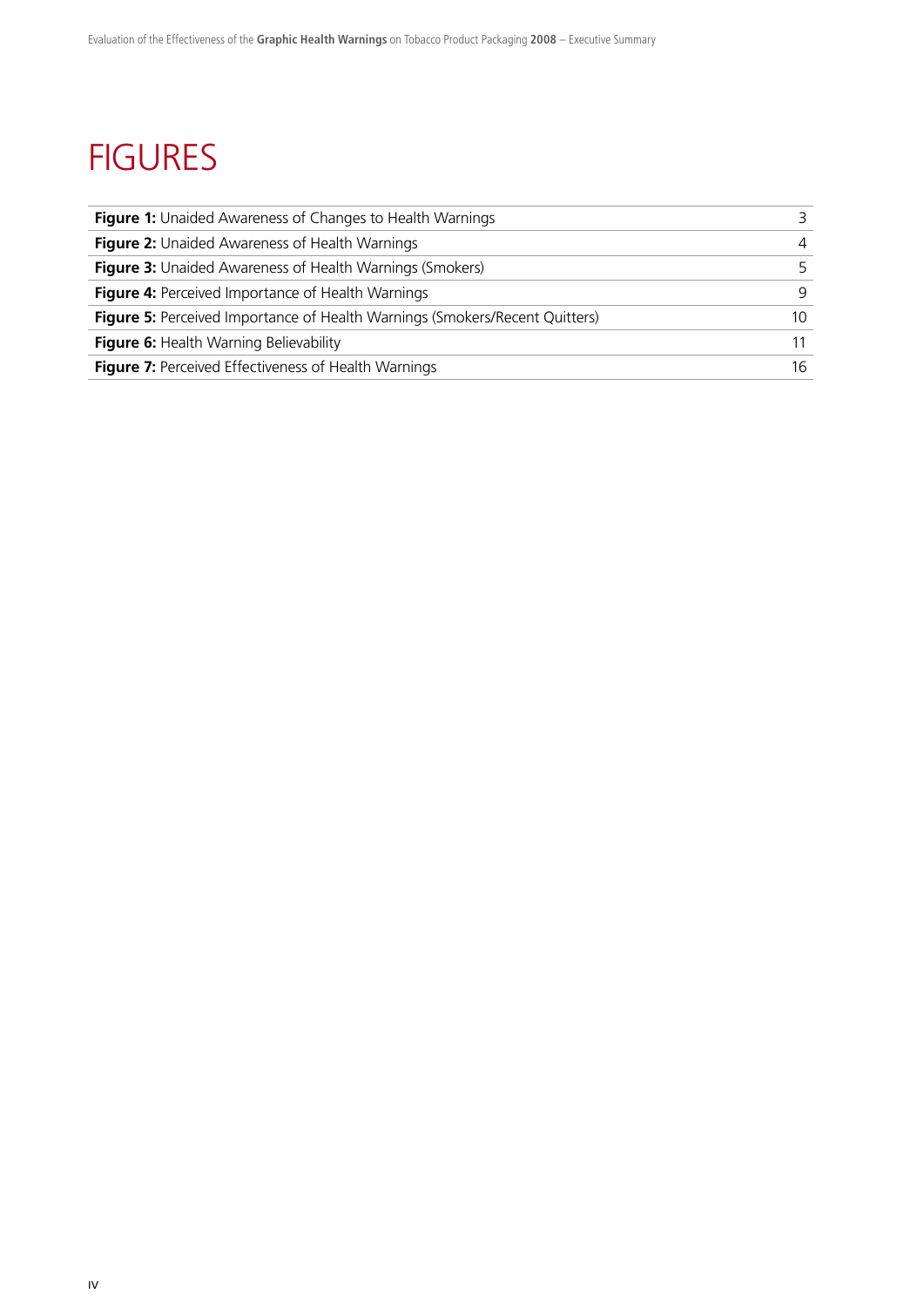# ABBREVIATIONS

**Eval 2008:** 2008 Evaluation of the Effectiveness of the Graphic Health Warnings on Tobacco Product Packaging

**Eval 2000:** 2000 Evaluation of the Health Warnings and Explanatory Health Messages on Tobacco Products

**Eval 1996:** 1996 Evaluation of the Health Warning Labels on Tobacco Products and the Commonwealth's Information Line

**Lit Rev 2008:** 2008 Literature Review conducted as part of the Evaluation

**Tel Sur 2008:** 2008 Telephone Survey conducted as part of the Evaluation

**Grps 2008:** 2008 Group Discussions conducted as part of the Evaluation

**Stk Ints 2008:** 2008 Stakeholder Interviews conducted as part of the Evaluation

**Tech Rep 2008:** 2008 Technical Report: Methodological issues and details of the 2008 Evaluation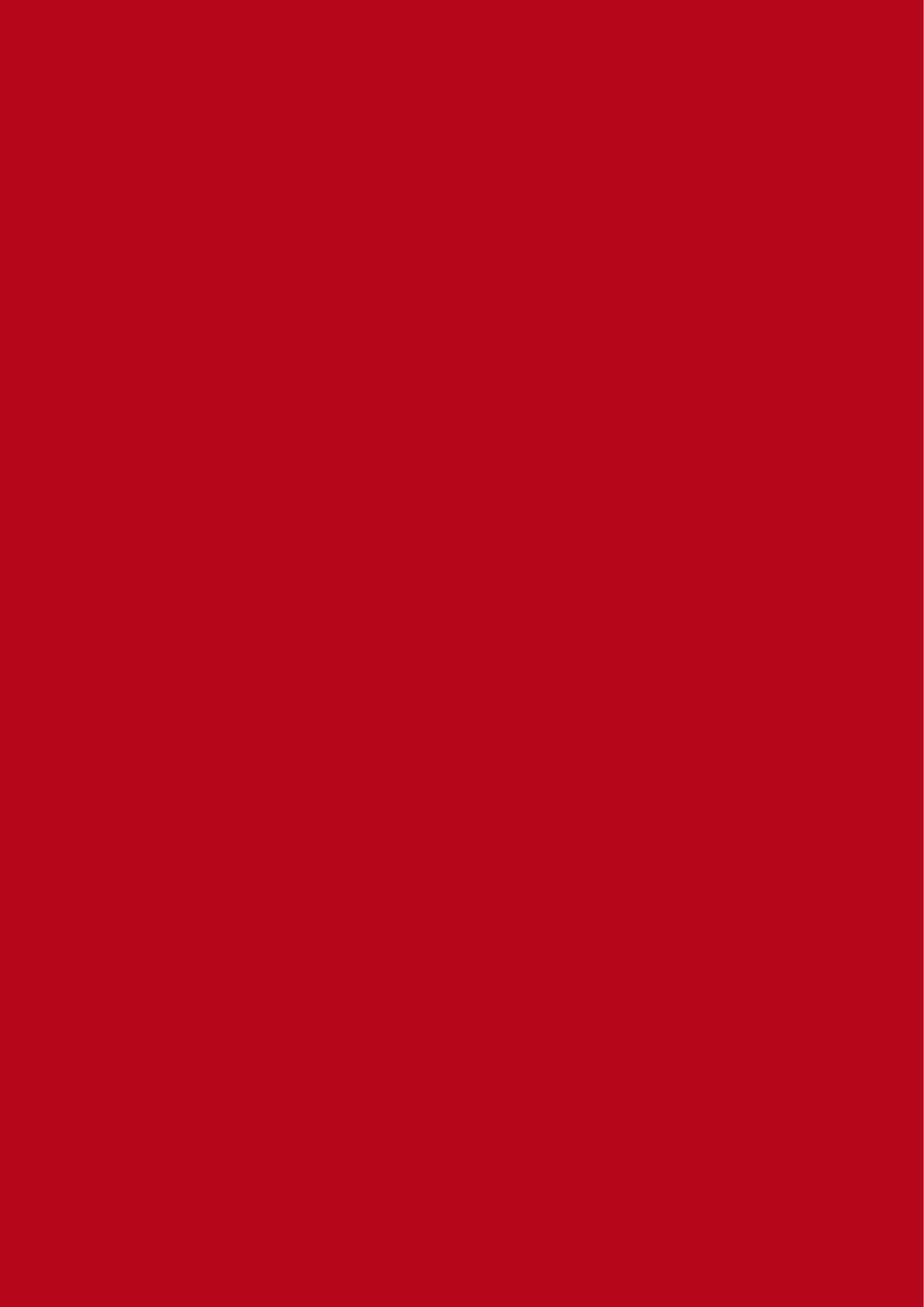# EXECUTIVE SUMMARY

The following report details the findings of an evaluation of the graphic health warnings on tobacco product packaging and is similar to research implemented for an earlier evaluation study conducted in 2000<sup>a</sup> (Eval 2000)<sup>1</sup>. The broad aim of the 2008 research (Eval 2008) was to determine and evaluate the effectiveness of the graphic health warnings on consumers and to evaluate the impact of the content of the health warnings system in achieving their purpose to:

- increase consumer knowledge of the health effects relating to smoking;
- encourage the cessation of smoking; and
- discourage smoking uptake or relapse.

In more specific terms, the aim was to examine smoker and non-smoker reaction to the graphic warnings as a series, as well as, to specific elements of the tobacco health warnings as per the requirements of the Trade Practices (Consumer Product Information Standards) (Tobacco) Regulations 2004. These include: the warning messages; corresponding explanatory messages; corresponding graphics; Source Attribution Statement ('Health Authority Warning'); quit message ('You Can Quit Smoking…'); Quitline phone number; Quitnow web address; and the information message on the side of cigarette packs.

# **1 METHODOLOGY**

The 2008 research included:

- a literature review (Lit Rev 2008) of research studies on graphic health warning labelling on tobacco products;
- twenty eight semi-structured interviews (Stk Ints 2008) with key informants from organisations with an interest in tobacco control;
- twenty four group discussions (Grps 2008) (smokers, ex-smokers, and non-smokers); and
- a nationwide telephone survey (Tel Sur 2008) of 1304 randomly selected Australians, aged 15 years and over. Where relevant the findings from the 2008 survey were compared with those from the 2000 survey.

# **2 UNDERLYING PATTERNS OF BEHAVIOUR**

In the 2008 telephone survey, there was a significant decrease in the proportion of the population who considered themselves current smokers, now 17%, compared to 20% in 2000. The majority of smokers (86%) only smoked cigarettes. One in ten smokers (10%) indicated that they had smoked cigars in the past 12 months, 1% smoked a pipe, and 3% indicated that they smoked both cigars and pipes. Of those who had purchased cigars, 71% bought them 'singularly' and 26% bought them 'in a pack'.

a The 2000 study was an evaluation of community reaction to the text-only health warnings and accompanying explanatory messages. It comprised a nationwide telephone survey supplemented by consumer group discussions and interviews with stakeholders.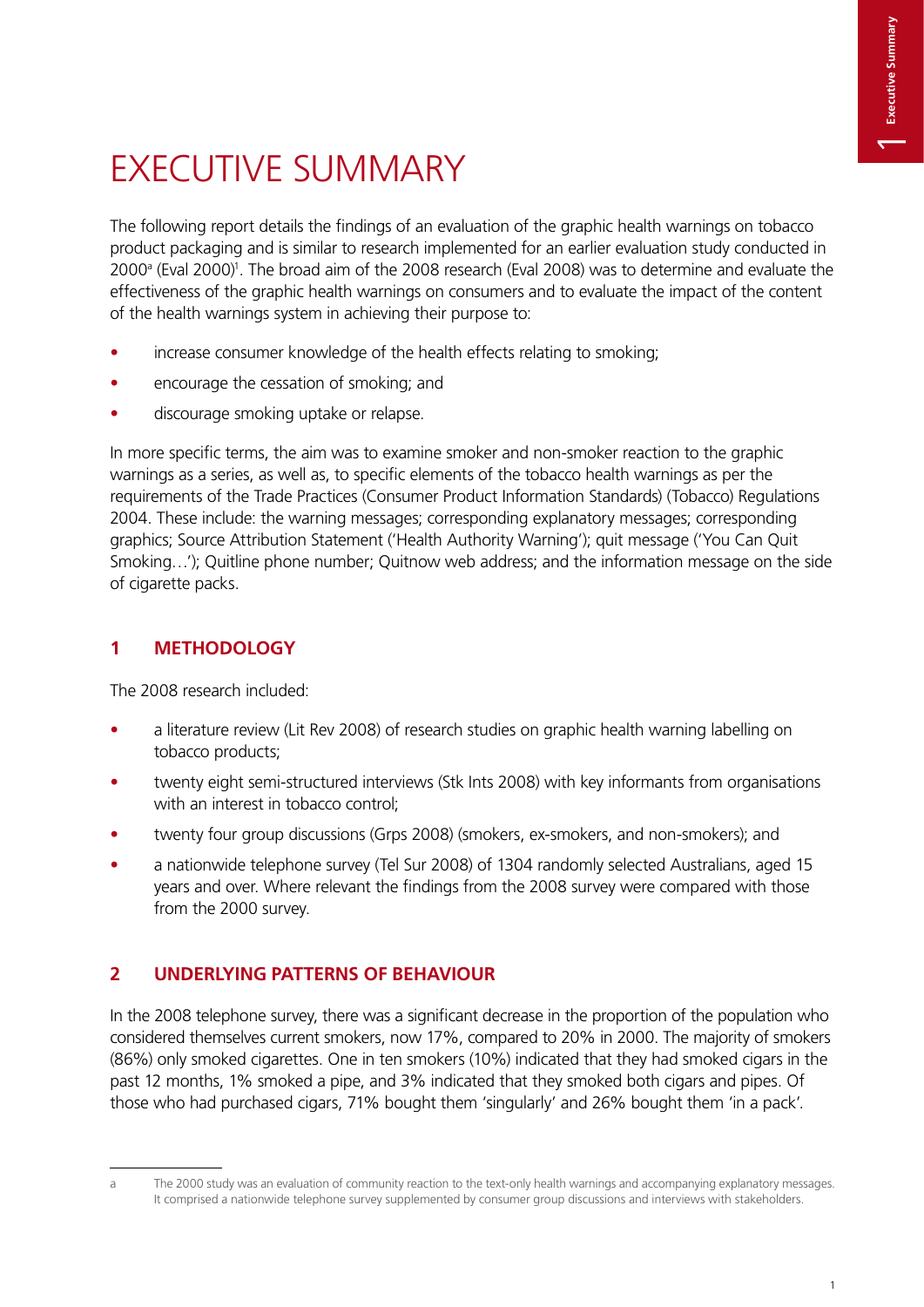There was no significant change in the patterns of smoking behaviour in 2008 from 2000, with the majority (85%) of smokers smoking 'regularly, every day or most days', one in ten (10%) 'not smoking every day but at least once a week', and 5% claiming to smoke 'less than once a week'. However, there have been significant changes<sup>b</sup> in the proportion of females who have reduced the amount of tobacco they smoke in a day, from 27% in 2000 to 33% in 2008.

Contemplators, those smokers considering quitting in the next 1 month or 6 months, were generally more likely than non-contemplators to reduce the amount of tobacco they smoked in a day. 'Light'<sup>c</sup> smokers were also more likely than 'moderate'<sup>d</sup> or 'heavy'<sup>e</sup> smokers to have eased up in this way. Non-contemplators and 'heavy' smokers were more likely to have 'done nothing different' in the past 12 months in regard to their smoking behaviour (see Section 5.1).

Among those who took part in the group discussions (Grps 2008) similar attitudes were expressed to those found in the 2000 study; for example: committed smokers appeared more entrenched in their beliefs regarding their right to exercise freedom of choice by choosing to smoke, and were less concerned about the likely health consequences of smoking. They were more critical than either exsmokers or those contemplating quitting, of what they saw as an increase in the number of restrictions placed on smoking in public.

Smokers in general, acknowledged the role of habit and the influence of the addictive properties of tobacco in the maintenance of their smoking behaviour. Many contended that they have an emotional attachment to the habit which appears to be stronger than any rational consideration they may have to quit. Once again, as in 2000, the benefits of smoking centred on the enjoyment and pleasure derived from smoking, together with the comfort and the relief from stress and anxiety it was thought to provide (see Section 5.1).

**Conclusion:** Between the 2000 and 2008 evaluations the underlying patterns of behaviour have largely remained unchanged; however, contemplators and 'light' smokers have demonstrated a willingness to reduce and ease up on their tobacco consumption. Of all the sub-groups, they emerged as the most conducive to changing behaviour.

# **3 NOTICEABILITY OF GRAPHIC HEALTH WARNINGS**

Recall of messages and likelihood of reading is strongly linked to noticeability. Warning noticeability/salience has been shown in the literature to be a critical determinant of the overall effectiveness of health warnings on tobacco and cigarette packaging<sup>2,3</sup>. The noticeability of the Australian graphic health warnings is very high, although some design aspects have affected recall levels.

b Differences within and between surveys are only commented on when they are statistically significant at the 95% confidence level.

c 'Light' smokers: 5 and under cigarettes per day

d 'Moderate' smokers: 6-25 cigarettes per day

e 'Heavy' smokers: 26+ cigarettes per day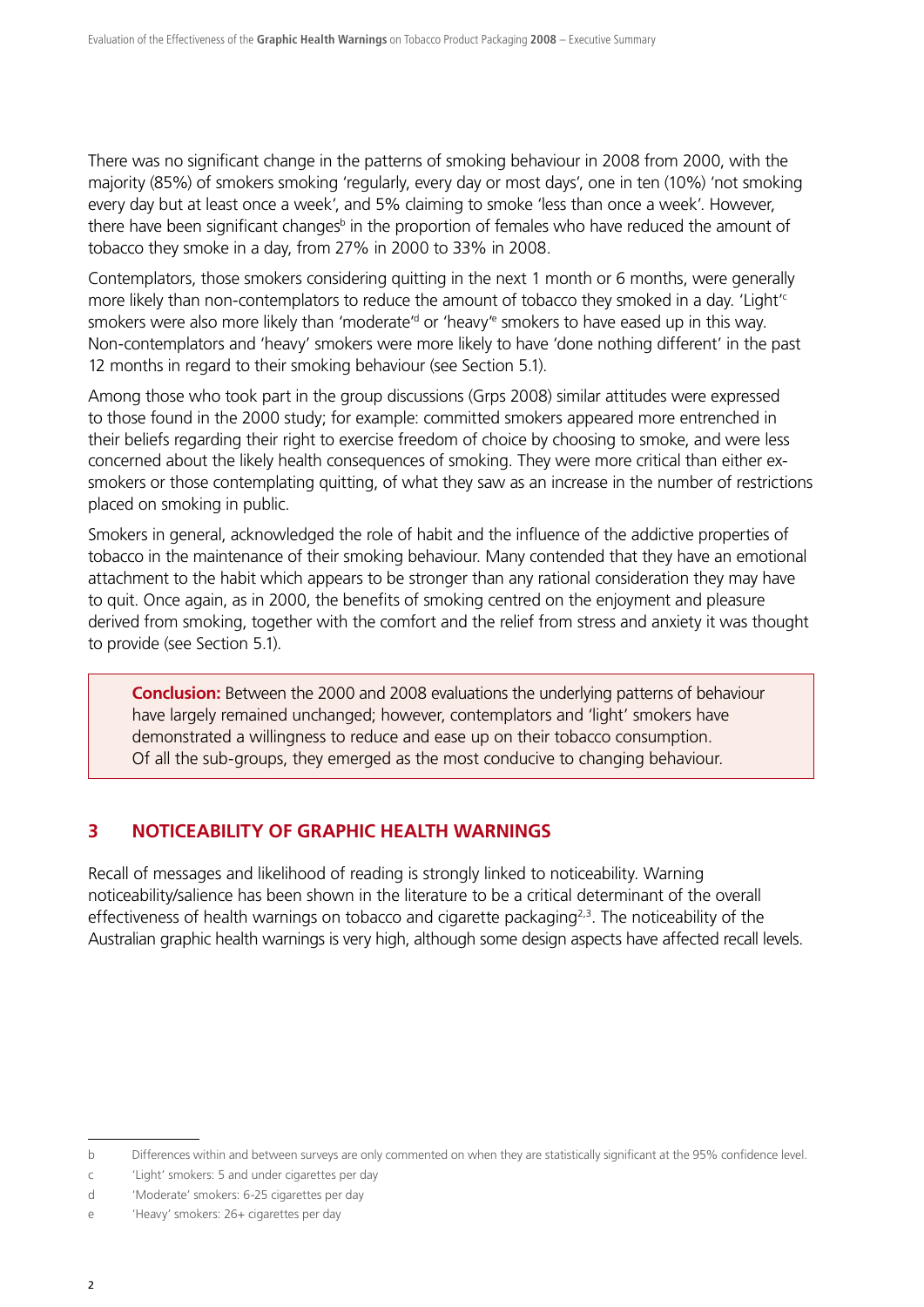# 3.1 Recognition of Changes to the Warnings on Tobacco Packaging

In 2008, nearly two out of three (64%) people (Tel Sur 2008) were aware of changes to tobacco and cigarette packaging in the last two years. Smokers<sup>f</sup> (86%) and recent quitters<sup>g</sup> (80%) were more likely than non-smokers<sup>h</sup> (59%) and long term ex-smokers<sup>i</sup> (57%) to be aware of changes (Figure 1). Contemplatorsj , 6 month and 1 month, were more aware of changes than were non-contemplators, 90%, 88%, to 83% respectively.

*Q4. Have you noticed any changes to the warnings on tobacco/cigarette packs in the last 2 years.*



**Figure 1: Unaided Awareness of Changes to Health Warnings** 

Base: All respondents (N=1304)



Mention of the inclusion of graphic pictures was the most frequently recalled change, with 9 out of 10 smokers mentioning this (see Section 5.2). The telephone survey findings relating to the pack changes were confirmed by the comments made by group discussion participants, where the introduction of graphic health warnings was the most frequently unprompted change mentioned. Other changes recalled included: the introduction of more warnings; removal of information relating to tar and nicotine content; wording changes linked to 'light' and 'mild'; and a perception that brand colours were more dominant on some cigarette packs (see Section 5.2).

**Conclusion:** Most people, particularly smokers and those contemplating quitting, have recognised that graphic images have been added to health warnings on cigarette packs in the last two years.

f 'Smokers': currently smoke

g 'Recent quitters': gave up in the last 12 months

h 'Non-smokers': never smoked

<sup>&#</sup>x27;Ex-smokers': gave up more than 12 months ago

<sup>&#</sup>x27;Contemplators' based on the five stages of change model of Transtheoretical Model of Change and combined the stages 'contemplation' (intending to change but not in the near future) and 'preparation' (intending to change in the near future and may already be making some preparatory changes). See Prochaska, J.O & DiClemente, C.C. (1998) "Stages and processes of self change in smoking: Towards an integrative model of change". Journal of Consulting and Clinical Psychology, 51, 390-395.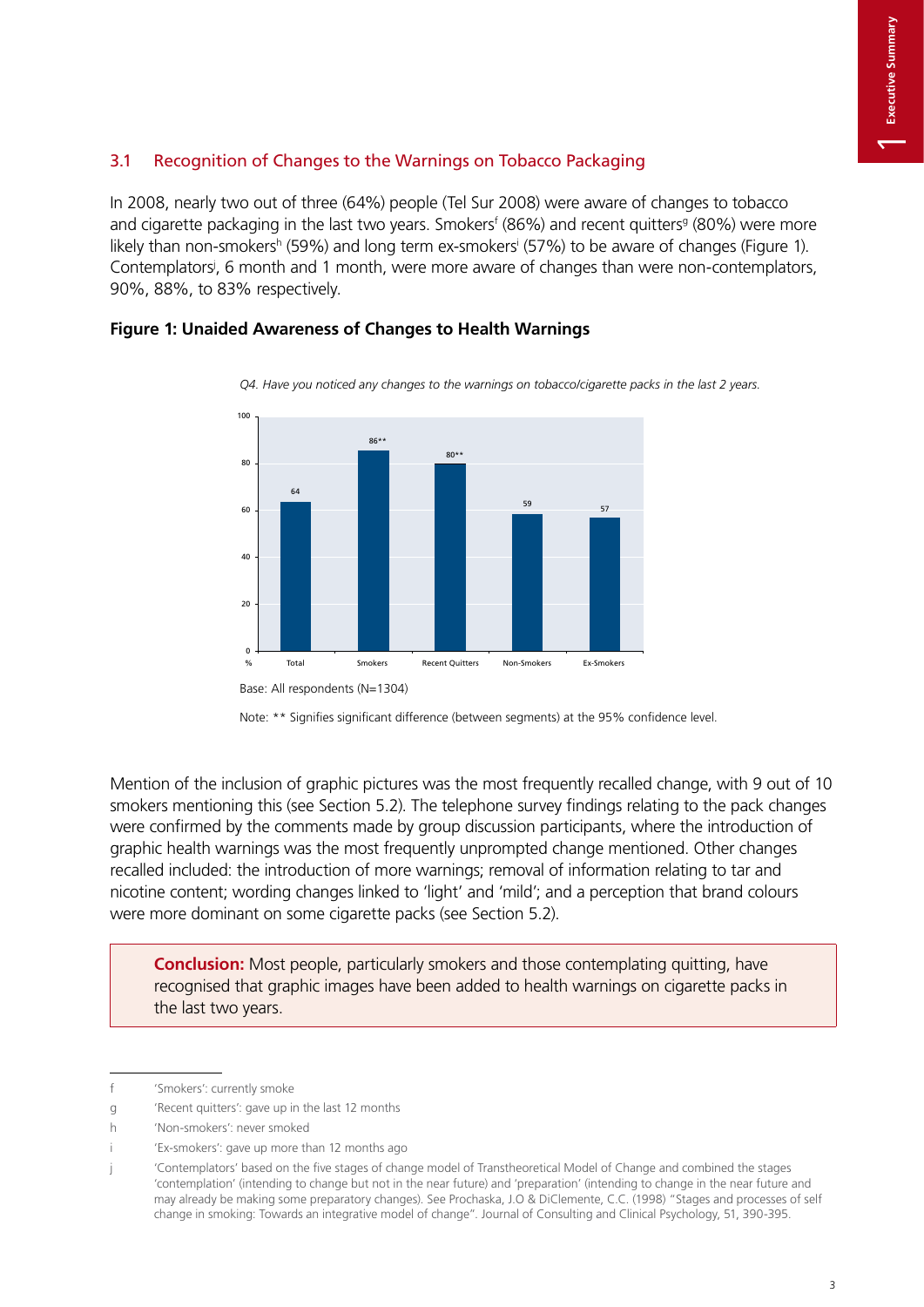#### 3.2 Unaided Awareness of Health Information

Just under two thirds (64%) of the total sample (Tel Sur 2008) were aware of health messages or health information on the front of tobacco/cigarette packs, 37% aware of information on the back of packs, and 19% aware of information on the side of packs. Smokers showed the highest unaided awareness of health information on the pack (Figure 2) (see Section 5.2).

#### **Figure 2: Unaided Awareness of Health Warnings**



*Q5/4. Are you aware of any health messages or health information on the front, side, or back of a tobacco/cigarette packs in the last 2 years?*

Base: All respondents (N=1304) and Smokers (N=670)

Among smokers, awareness of health messages or health information remained high for the front of pack at 91%, although a decrease on that recorded in 2000 (98%). (Figure 3)

Smokers' awareness of information on the side of pack also decreased (67% in 2000 to 46% in 2008). The side of pack has an information message replacing the previously required listing of tar, nicotine and carbon monoxide levels.

However, there has been a significant increase in awareness of information on the back of cigarette packs, from 62% in 2000 to 73% in 2008. This part of the pack has explanatory content as well as picture and health warning text. This pattern was similar across all smoker/non-smoker segments (see Section 5.2).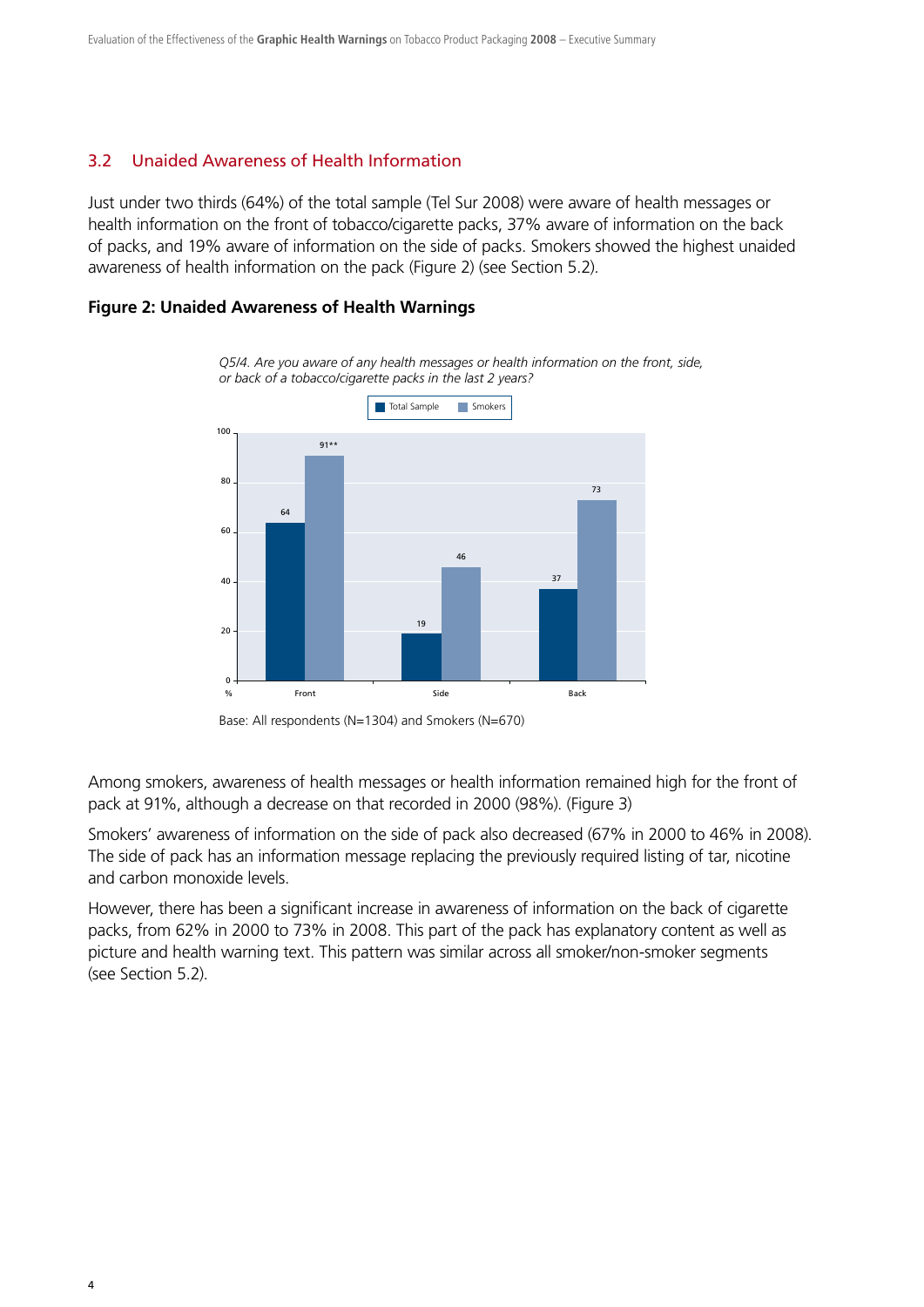# **Figure 3: Unaided Awareness of Health Warnings (Smokers)**



*Q5. Are you aware of any health messages or health information on the front, side, or back of a tobacco/cigarette packs in the last 2 years?*

Group discussion participants frequently commented that the front of pack graphic health warning, because of its position (often on the flip top lid) and text size, was *"too small"* and *"too difficult to read"*. The position and size of the front of pack image/message was contrasted with that on the back of pack. In this regard, it is worth noting that developmental research in New Zealand has demonstrated that the exact positioning of the warning on the front of the pack affects its impact<sup>4</sup>, and contends that the positioning of the warning and image below the lid is more effective.

As reported in the Literature Review<sup>k</sup>, "many studies have examined how different design aspects *of health warnings may affect their noticeability, including features such as: the size of the warning;*  use of colour; the position of the warning on the pack; the selection and layout of text... Most of *these point to the greater effectiveness of larger, uncluttered health warnings that include pictorial representations of potential health consequences of smoking, feature contrasting colours, displayed in a prominent position on the pack, and rotated periodically."*(p.29)5 .

**Conclusion:** Despite a decrease between 2000 and 2008 in unaided awareness of health information on the front and side of cigarette packs, unaided awareness is still very high among smokers, with 91% recalling health messages on the front of pack. The decline in unaided awareness of side of pack information is offset by a significant increase in unaided recall of back of pack health information. Design elements appear to have played a role in consumer noticeability and recall of the graphic health warnings in the 2008 evaluation.

Note: ++ Signifies significant difference (between years) at the 95% confidence level.

<sup>2008</sup> Literature Review was a research component in the 2008 Evaluation project and reported separately.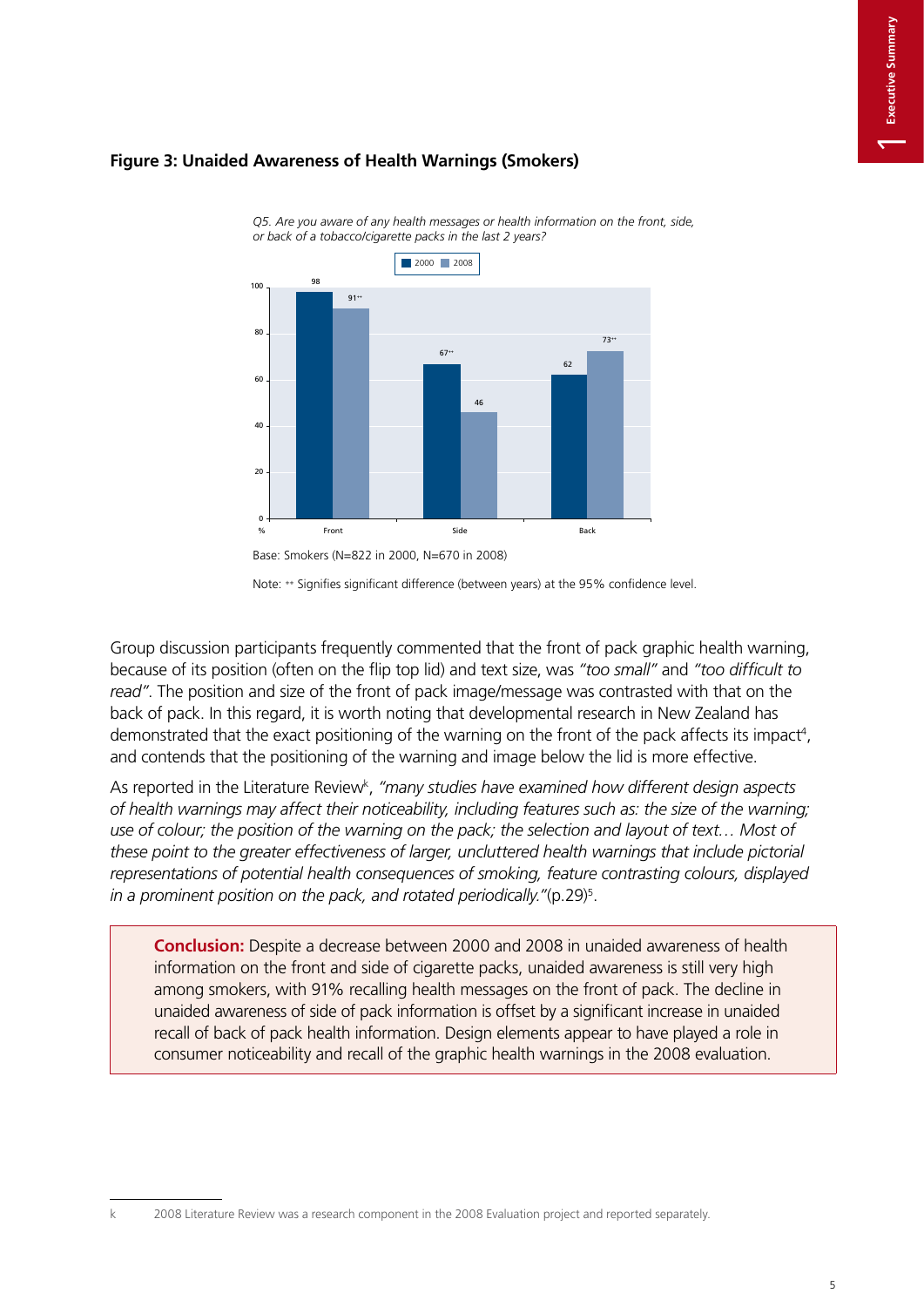#### 3.3 Unaided Recall of Health Warnings

In 2008, the most commonly recalled (unaided) health warnings from the front of pack tended to also receive good recall from the back of pack. In general, the high recall for these warnings tended to be reflected across the main smoker/non-smoker categories. For example, there was high **front of pack** recall for:

- "Smoking causes lung cancer" (total sample recall 34%; recall among smokers 38%; recall among recent quitters 42%);
- "Smoking harms unborn babies" (total 29%; smokers 43%; recent quitters 48%);
- "Smoking causes mouth and throat cancer" (total 18%; smokers 21%; recent quitters 19%); and
- "Smoking causes peripheral vascular disease" (total 17%; smoker 34%; recent quitters 26%).

Among non-smokers and long term ex-smokers recall (unaided) from the front of pack was highest for "Smoking causes lung cancer" (30% and 40% respectively), "Smoking harms unborn babies" (25% and 23% respectively) and "Smoking a leading cause of death" (18% and 20% respectively).

The most frequently recalled (unaided) warnings from the **back of pack** for the total sample, smokers, and recent quitters were:

- "Smoking causes lung cancer" (13%, 13%, 18% respectively);
- "Smoking harms unborn babies" (11%, 15%, 12% respectively);
- "Smoking cause peripheral vascular disease" (8%, 15%, 6% respectively);
- "Smoking causes mouth and throat cancer" (7%, 7%, 9% respectively);
- "Smoking a leading cause of death" (5%, 9%, 10% respectively); and
- $\bullet$  the Quitline phone number (8%, 14%, 10% respectively).

For non-smokers and long term ex-smokers "Smoking causes lung cancer" was the only warning on the back of pack recalled of any note (14% and 10% respectively) (see Section 5.2).

Recall of **side of pack** health information was generally much lower than that for the front or back of pack warnings. There was a high 'don't know' (26%) and 'can't recall' (24%) response for the total sample. Among smokers and recent quitters the most commonly recalled information from the side of pack was:

- "Smoking exposes you to more than 40 harmful chemicals" (29% and 14% respectively);
- "Average levels of tar, nicotine and carbon monoxide yields" (23% and 27% respectively). This is previous side of pack text not currently displayed; and
- These chemicals damage blood vessels, body cells and the immune system" (16% and 3% respectively).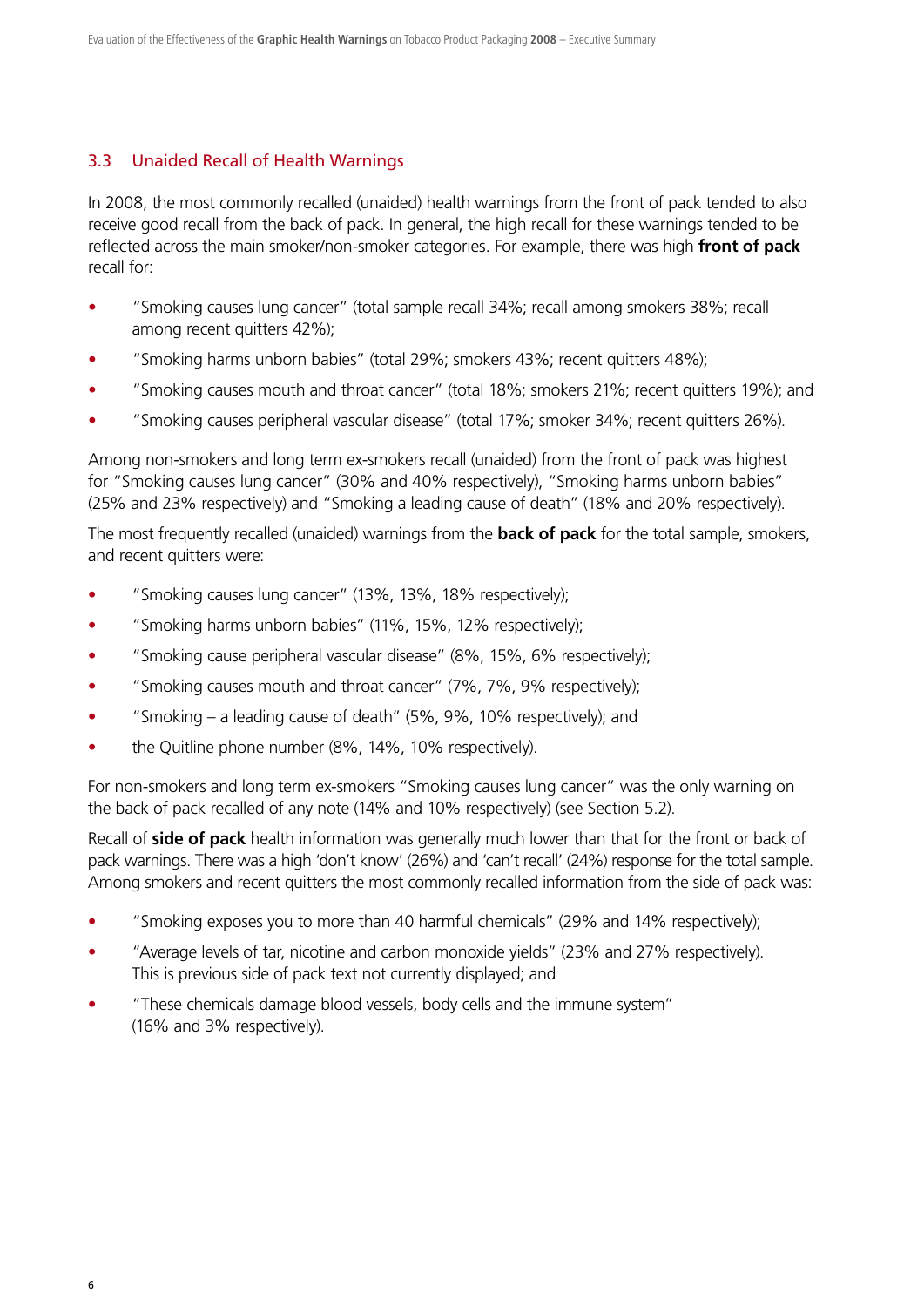**Conclusion:** Those specific health messages that received the highest unaided recall for the front of pack tended to also have highest unaided recall for back of pack. Messages relating to "lung cancer", "harm to unborn babies", "peripheral vascular disease" and "mouth and throat cancer" received the highest unaided recall.

Recall of side of pack messages was poor. Recall has declined since 2000, with now one in two people either saying, "don't know" or "can't recall". There was some recall of reference to 'harmful chemicals' and 'chemical damage' with just as much incorrect reference to content relating to levels of tar, nicotine and carbon monoxide.

### 3.4 Aided Recall of the Graphic Health Warnings

Not surprisingly, aided recall of the health warnings was generally higher for smokers than it was for recent quitters. Among smokers all of the health warnings were recalled by more than six in ten smokers, and the following eight out of fourteen warnings were recalled by more than 80% of smokers:

- "Smoking causes lung cancer" (94%);
- "Smoking harms unborn babies" (90%);
- "Smoking is addictive" (89%);
- "Smoking causes heart disease" (89%);
- "Smoking clogs your arteries" (83%);
- "Smoking causes peripheral vascular disease" (83%);
- "Smoking causes mouth and throat cancer" (82%); and
- "Smoking causes emphysema" (81%) (see Section 5.2).

**Conclusion:** Aided awareness of specific health warnings is extremely high among smokers and recent quitters, with the vast majority recalling most of the health warnings.

### 3.5 Recall of Graphic Health Warnings on Cigar Packs

There are five graphic health warnings for cigar packs. Aided recall of cigar pack health warnings was lower than that for cigarette packs (there was no unaided recall of cigar pack health warnings). Aided recall of the warning "Cigars are not a safe alternative to cigarettes" was 30%, significantly lower than aided recall for the other four cigar pack warnings (ranging from 47-66%). Interestingly, "Cigars are not a safe alternative" is specific to cigars only, whereas the other four warnings are similar to those for cigarettes.

This overall lower recall could be due to the fact that most cigars are purchased singularly (71%) and single cigars are not required to have health warnings. This has important ramifications as some smokers in the group discussions wondered if a transitional period of cigar smoking would be one way of making it easier to quit (see Section 5.2 and 5.9).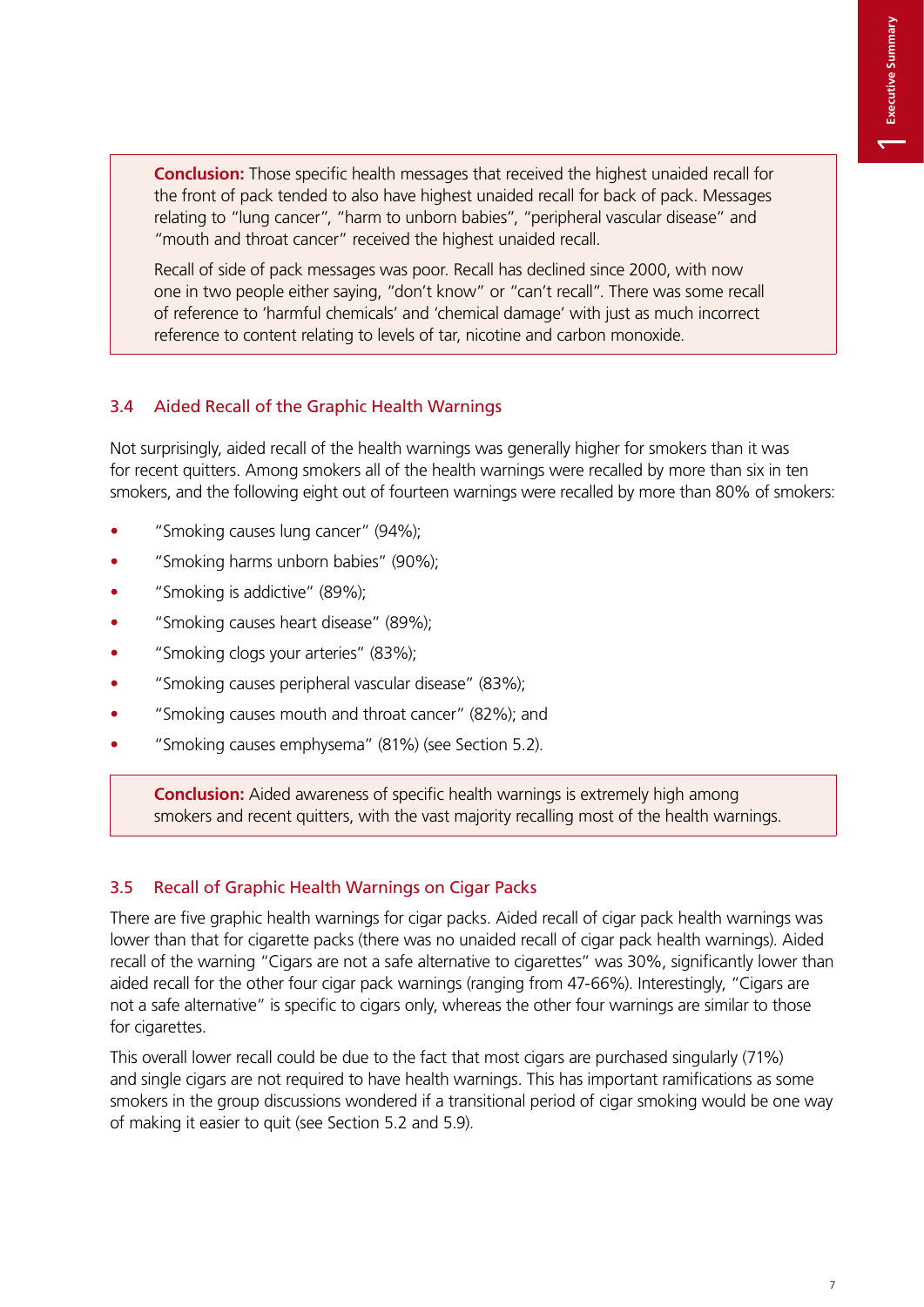**Conclusion:** The lower recall of cigar health warnings is possibly linked to the absence of health warning information on cigars sold singularly. This is an important finding given that some smokers in the study felt that cigars may be less harmful than cigarettes because they tend not to be inhaled. Consequently some thought they could be a stepping stone to quitting.

### 3.6 Read Health Information

In 2008, readership of the front of pack health warning was greater than that for the side or back of pack information. For the information on the front and side of pack there has been a significant decrease in readership since 2000, but an increase in readership of the back of pack health information.

In 2008, among smokers and recent quitters:

- 80% (93% in 2000) of smokers and 82% (92% in 2000) of recent quitters had read the **front** of pack information;
- t 41% (58% in 2000) of smokers and 33% (47% in 2000) of recent quitters had read the **side** of pack; and
- t 66% (57% in 2000) of smokers and 62% (45% in 2000) of recent quitters had read the **back** of pack information (see Section 5.2).

Comments made by study participants (Grps 2008) indicate that design features may have influenced the decline in readership of the front and side of pack information and the increase in readership of the back of pack health information. These include the size and position of the front of pack information, the absence of ingredient data on the side of pack, and the inclusion of pictures per se which obviate the need to read (see Section 5.2 and 5.5).

**Conclusion:** In 2008, as in 2000, readership of the front of pack health information was greater than that for the side or back of pack. However, there has been a decrease in 2008 in readership of the front and side of pack but an increase in readership of back of pack health information. Design features and the inclusion of pictures seem to have influenced readership levels generally.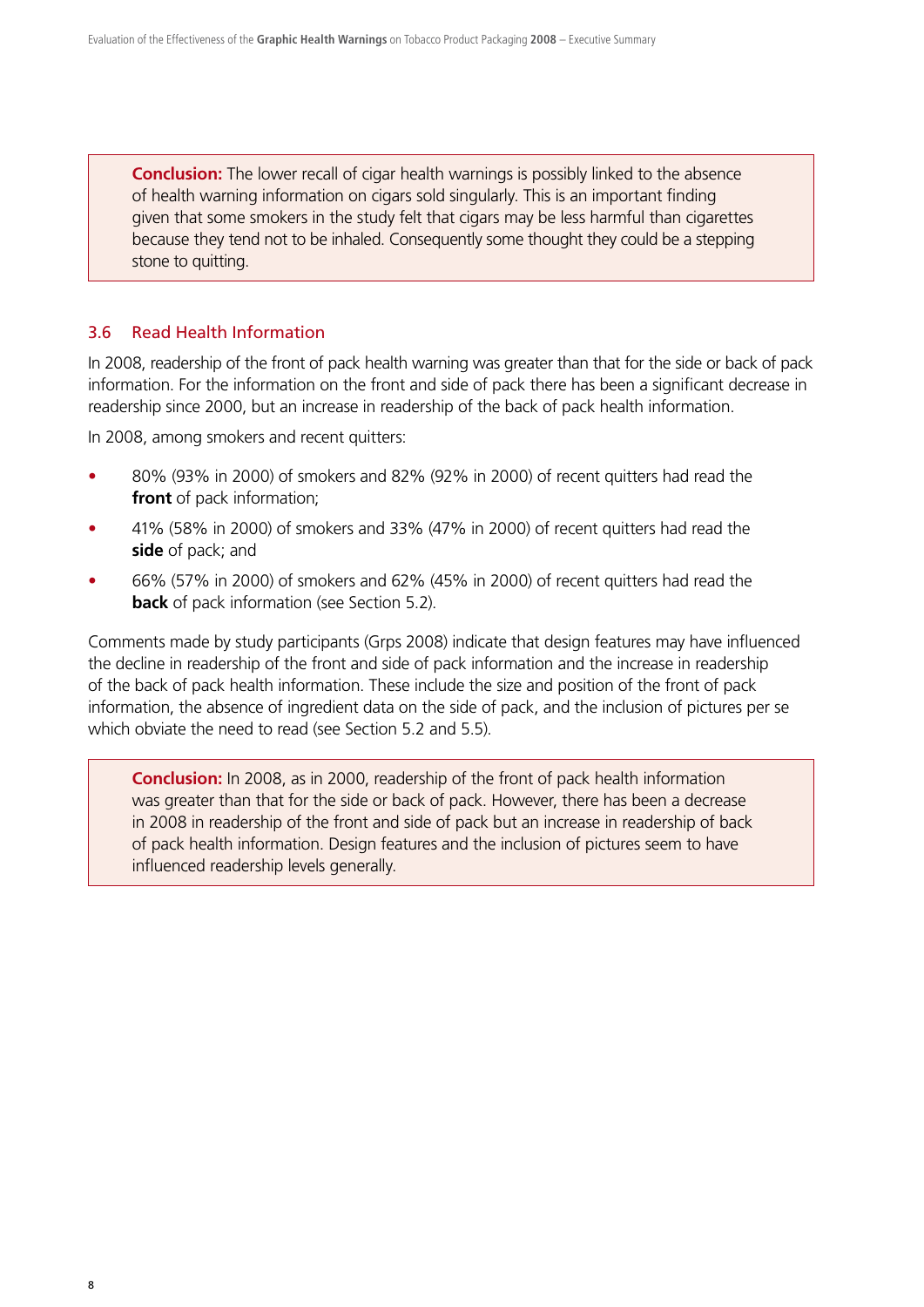# **4 THE IMPORTANCE OF THE HEALTH WARNINGS**

The vast majority (85%) of the total sample (Tel Sur 2008) considered it 'very' or 'quite important' that the Government has health warnings on packs of tobacco and cigarettes. A high proportion of people (71%) considered it 'very important', and this high proportion was reflected across all sub-samples (Figure 4) (see Section 5.3).

## **Figure 4: Perceived Importance of Health Warnings**



*Q14. How important is it that the Government has health warnings on packs of tobacco and cigarettes?*

Note: \*\* Signifies significant difference (between segments) at the 95% confidence level.

Compared to the 2000 telephone survey results on 'importance', the 2008 results showed a significant increase in the proportion of smokers and recent quitters who nominated the response 'very important', with now 53% of smokers and 68% of recent quitters saying the health warnings are 'very important' (Figure 5). Those smokers contemplating quitting were significantly more likely to consider the health warnings 'important' (i.e. either 'very' or 'quite' important) than were noncontemplators. Similarly, 'light' smokers were significantly more likely than 'moderate' or 'heavy' smokers to consider the health warnings 'important' (see Section 5.3).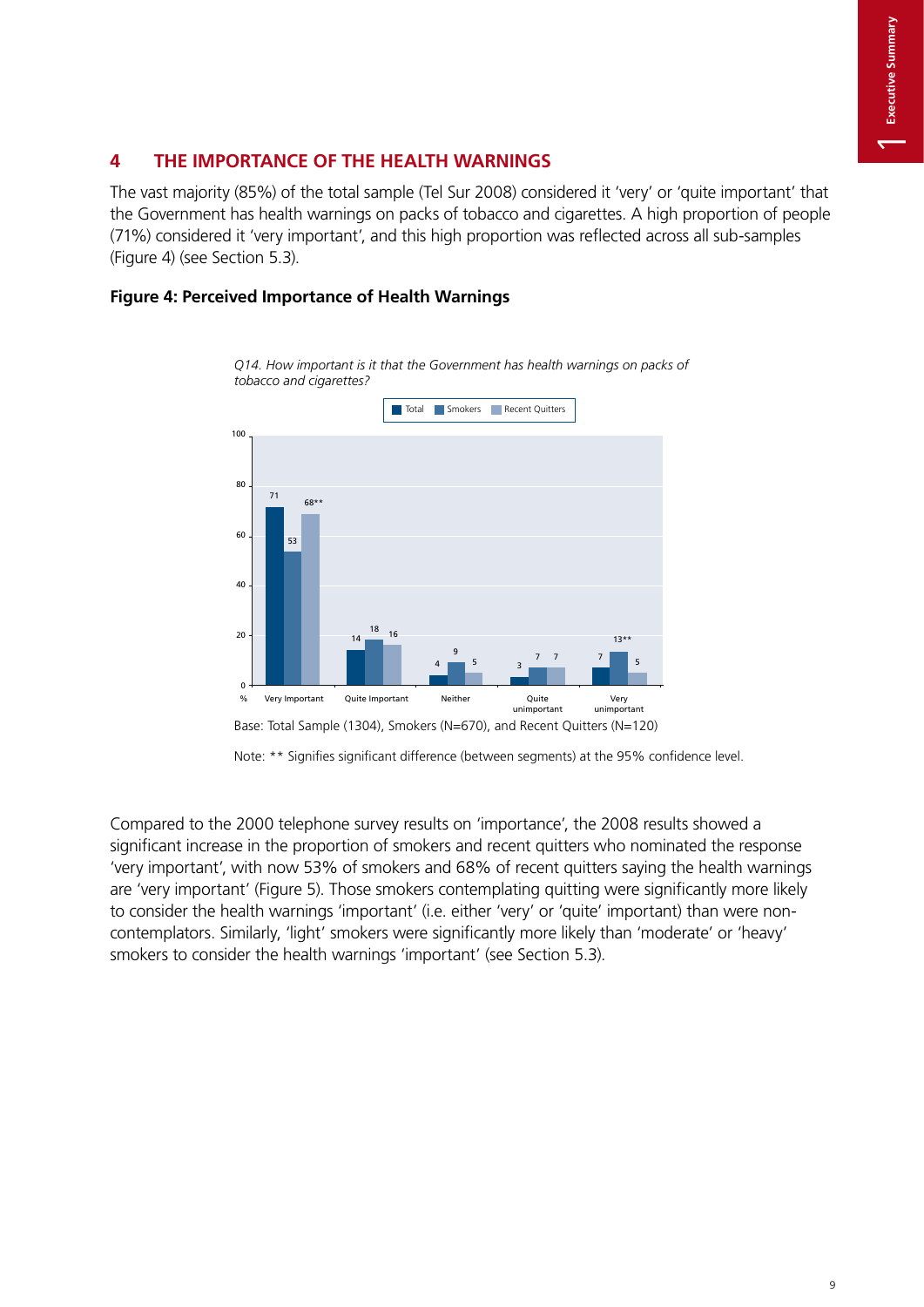#### **Figure 5: Perceived Importance of Health Warnings (Smokers/Recent Quitters)**



*Q14/8. How important is it that the Government has health warnings on packs of tobacco and cigarettes?*

Base: Smokers 2000 (N=822), Smokers 2008 (N=670), Recent Quitters 2000 (N130), Recent Quitters 2008 (N=120)

Note: ++ Signifies significant difference (between years) at the 95% confidence level. \*\* Signifies significant difference (between segments) at the 95% confidence level.

**Conclusion:** The 2008 study, with 85% of the total sample saying they are 'important' (either 'very' or 'quite important'), shows strong public support for the health warnings on packs of tobacco and cigarettes, reflecting findings from studies conducted overseas.<sup>6,7,8</sup> The increase in the proportion of smokers who considered the inclusion of health warnings on packs of tobacco and cigarettes to be 'very important' further demonstrates the influence and significance of the graphic health warnings.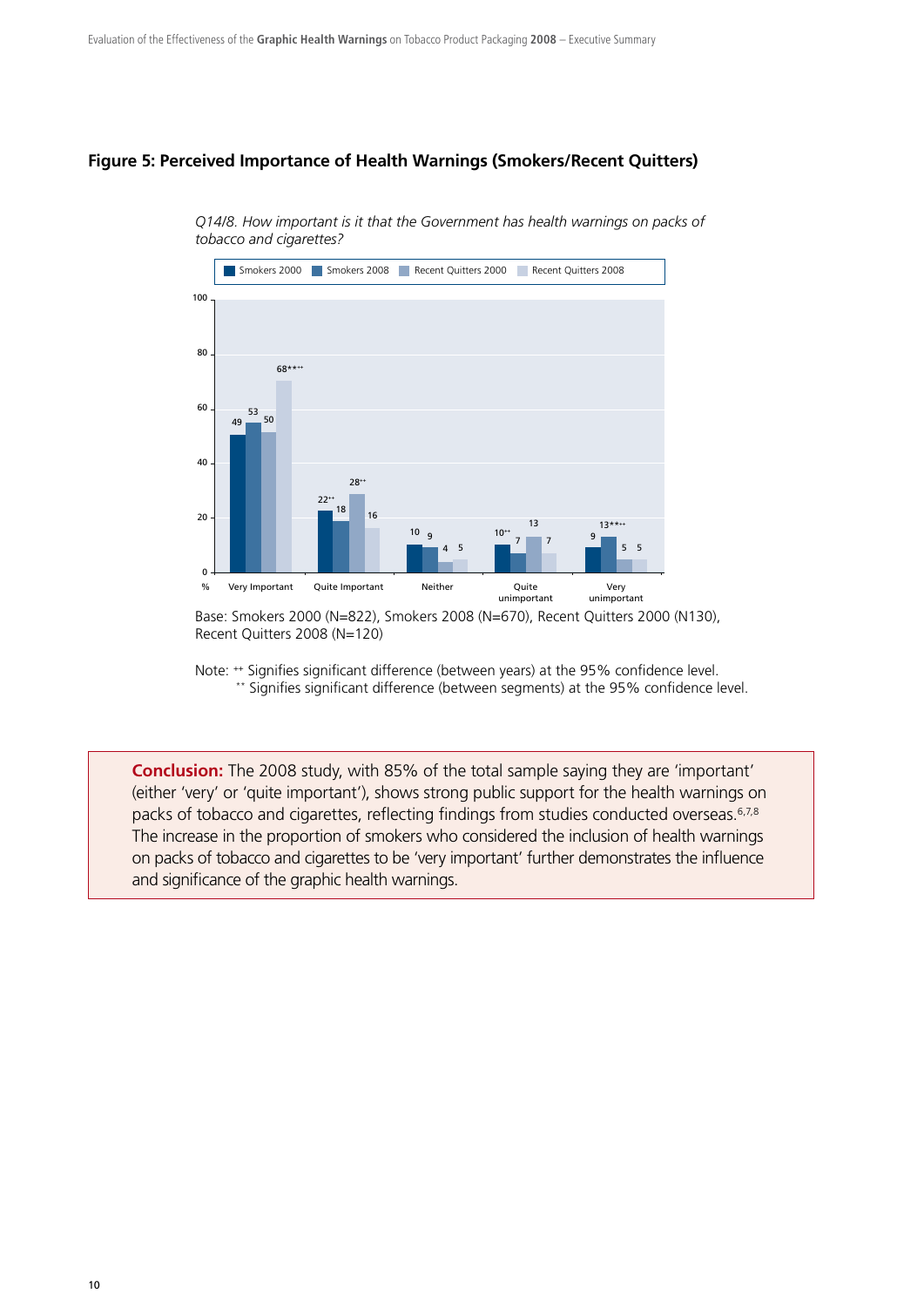# **5 BELIEVABILITY OF THE GRAPHIC HEALTH WARNINGS**

In 2008, a total of 92% of smokers and 97% of recent quitters said they found the health warnings 'believable', with a majority saying they were 'very believable' (smokers, 56%, recent quitters, 64%) (Figure 6). Again, contemplators, 6 month and 1 month, were significantly more likely than noncontemplators to say 'very believable' (63%, 62% and 48% respectively) (see Section 5.4).

Overall, group discussion participants accepted that the health conditions depicted on the warnings could result from smoking, reflecting general acceptance of the notion that smoking is very dangerous to health. However, the perceived risks of personally contracting these diseases varied considerably.

According to many in the group discussions, the most credible warnings were those linked to wellknown smoking related health issues. Interestingly, warnings about diseases or conditions that had also been covered in anti-smoking television commercials were generally looked upon as more credible and more involving for consumers (see Section 5.4).

### **Figure 6: Health Warning Believability (2008)**



*Q11c. Overall, do you find the health warnings very believable, somewhat believable or not at all believable?*

Base: Smokers (N=670) and Recent Quitters (N=120)

**Conclusion:** Recent studies<sup>5,9</sup> continue to demonstrate the significance of health warning credibility in increasing knowledge and awareness of the effects of smoking. The widespread acceptance of the credibility of the current Australian graphic health warnings is an important finding in this regard, and in particular, the strong measure of belief in the health warnings held by contemplators.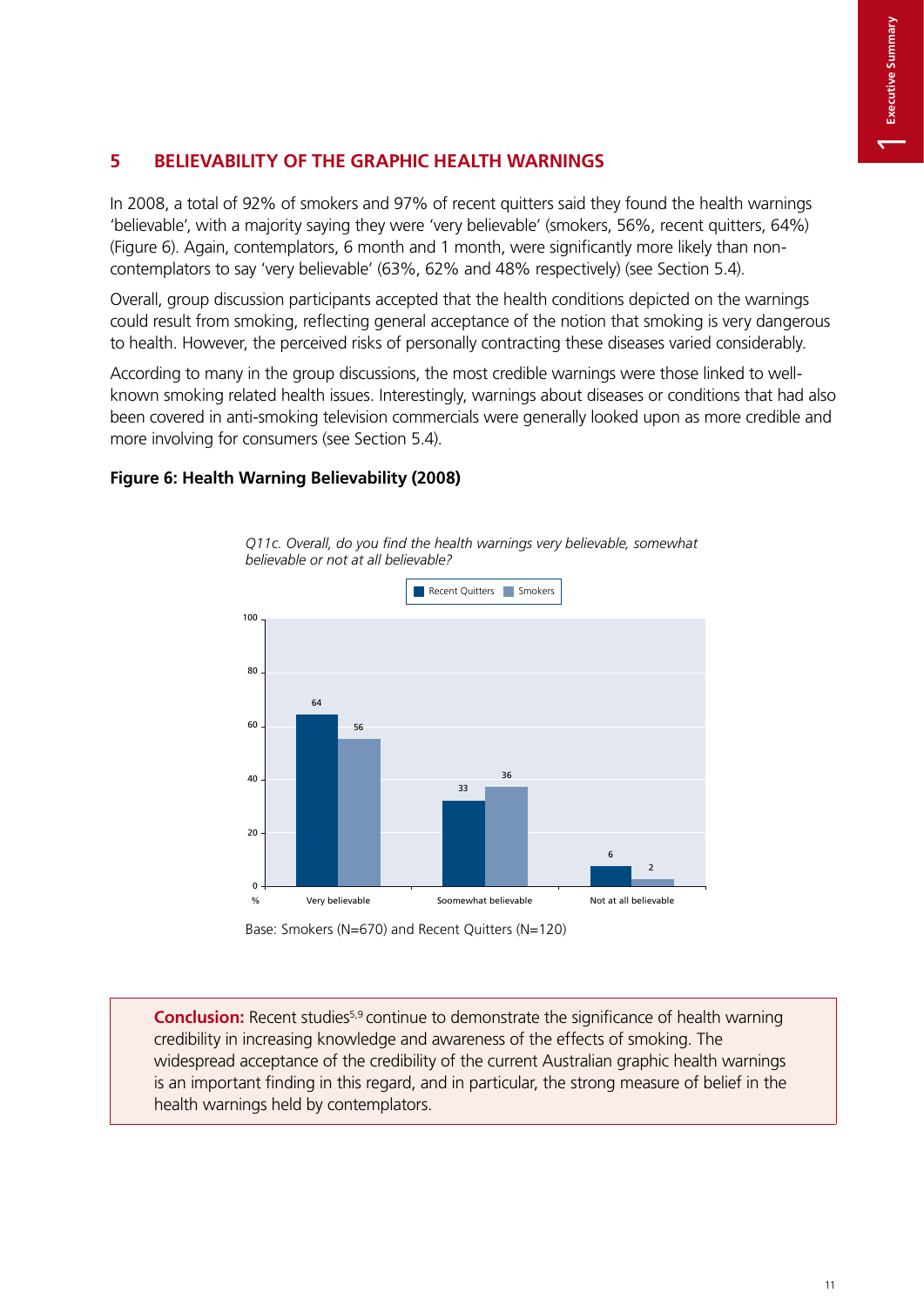### **6 RESPONSE TO KEY ELEMENTS OF THE GRAPHIC HEALTH WARNINGS**

#### 6.1 Understanding of the Key Elements

Consumer understanding (not necessarily acceptance) of the three main elements (graphic image, text warning, and explanatory text) was very good. Barriers to understanding centred on: in some cases, difficulty in deciphering the graphic image due to picture quality or size of the image; ignorance of some language used in the text (e.g., 'peripheral'); or use of technical terms (e.g. 'nitrosamines') unfamiliar to most people (see Section 5.5).

Stakeholders also believed that consumer understanding of the health messages and warnings has been enhanced by the use of graphic images. The graphic images were considered by them to be the main element for communicating the health warning message (see Section 6).

#### 6.2 Importance of the Graphic Image

The overall reaction of respondents in the current study (Eval 2008) indicates that the use of the graphic images on cigarette packs in Australia has facilitated community recall of the health warnings. The findings of the research (Eval 2008) support much of the literature on graphic health warnings (Lit Rev 2008)<sup>5</sup>. The literature (Lit Rev 2008) shows that the use of graphics in itself increases the noticeability of health warnings, making it difficult for smokers to 'screen out' or avoid the image and accompanying message<sup>10</sup> with the larger graphic health warnings likely to have the greatest impact.<sup>9,11</sup>

Group participants were adamant that "the picture tells the story" and the significance and dominance of the pictures was reflected in the findings from both the discussions and the telephone survey. Throughout the group discussions (Grps 2008) the graphic health warnings were invariably considered to have greater impact than the previous text-only health warnings. The images were often described as *"dramatic"*, *"confronting"*, *"ugly"* and *"unavoidable"*. They were often the first pack element recalled and the focus of discussion.

### 6.3 Front of Pack Elements

The front panel on the pack was invariably seen as the most important element conveying the intended health message. It was generally considered the part of the pack most likely to be seen and most frequently seen. Unaided awareness of health information remained high at 91%, although a decrease on that recorded in 2000 (98%). The position and size of the warning on the front of pack was often described as "too small" and contrasted with the image on the back of pack (see Section 5.2).

When recalling health messages from the front or back of cigarette packs, respondents (Tel Sur 2008) were given the opportunity to indicate whether they were recalling the picture only, the text, or both the picture and the text. The importance of the inclusion of pictures is shown in these findings (see Section 5.5); for example, for the **front of pack**: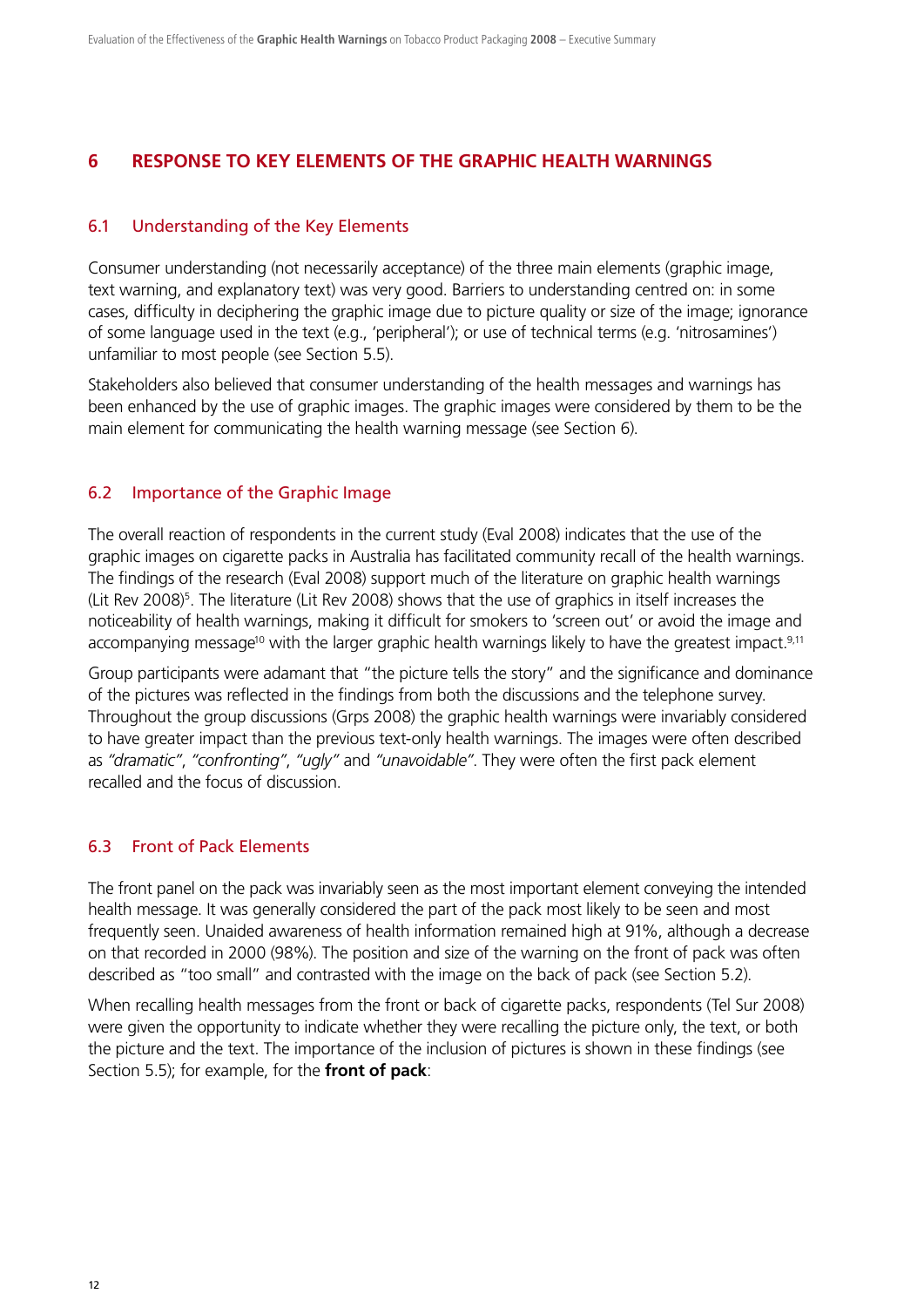- of those smokers and recent quitters who claimed to have read them, the largest proportion mentioned the 'picture and the text' (combined) when describing their recall of the warning for 13 of the 14 warnings (for smokers, the exception was "Smoking – a leading cause of death" with 54% saying 'text only' and among recent quitters, "Quitting will improve your health" was the exception, where 51% of recent quitters mentioned the 'text only'); and
- among smokers, the highest proportion who mentioned 'picture only' or 'picture and text' was for: "Smoking causes peripheral vascular disease" (95%), "Smoking causes mouth and throat cancer" (92%), and "Smoking causes blindness" (94%) (see Section 5.5).

## 6.4 Back of Pack Elements

Again, the importance of the graphic image either on its own or in combination with the text warning was further demonstrated in total sample recall of the **back of pack** warnings. Here, the 'picture and text' (combined) received most mentions for all warnings except: "Smoking causes blindness", where 64% of all those who mentioned this health warning nominated 'picture only'; and, "Smoking – a leading cause of death", where 'text only' received 45% of mentions (see Section 5.5).

Comments made by those in the group discussions reinforced the telephone survey results, with the picture on the back of packs considered to be contributing to a dominant graphic health image. The increased size of the picture (compared to the picture on the front of pack) was said to generate high impact and noticeability. In addition, the text warnings on the back of packs were said to be more noticeable because of white type on red background. Red conveyed "danger", and readability and noticeability were said to increase as a result. As noted in the Literature Review<sup>5</sup>:

*"Research into safety warnings more generally indicates that red may be the most powerful colour in terms of communicating risk. In experiments comparing response to signal words printed in a range of colours, red has been consistently found to convey the highest level of hazard (Chapanis, 1994; Braun & Silver, 1995), with one study indicating that red signal words were also associated with greatest behavioural compliance (Braun & Silver, 1995).* 

*In research to inform the development of New Zealand health warnings it was observed that the use of white-coloured font on a red background not only stood out, but also conveyed a sense of "danger" to study participants (BRC Marketing & Social Research, 2004)".*

Overall, there was some mixed response (Grps 2008) to the explanatory text on the back of packs. Some people were critical of what they considered was *"too much text"*, *"too cluttered"*, and some were clearly threatened or confronted by the text. However, others were complementary about many of the explanatory texts maintaining they add credibility and facilitate understanding of the potential health consequences because of their, in general, simple, easy to read content (see Section 5.5).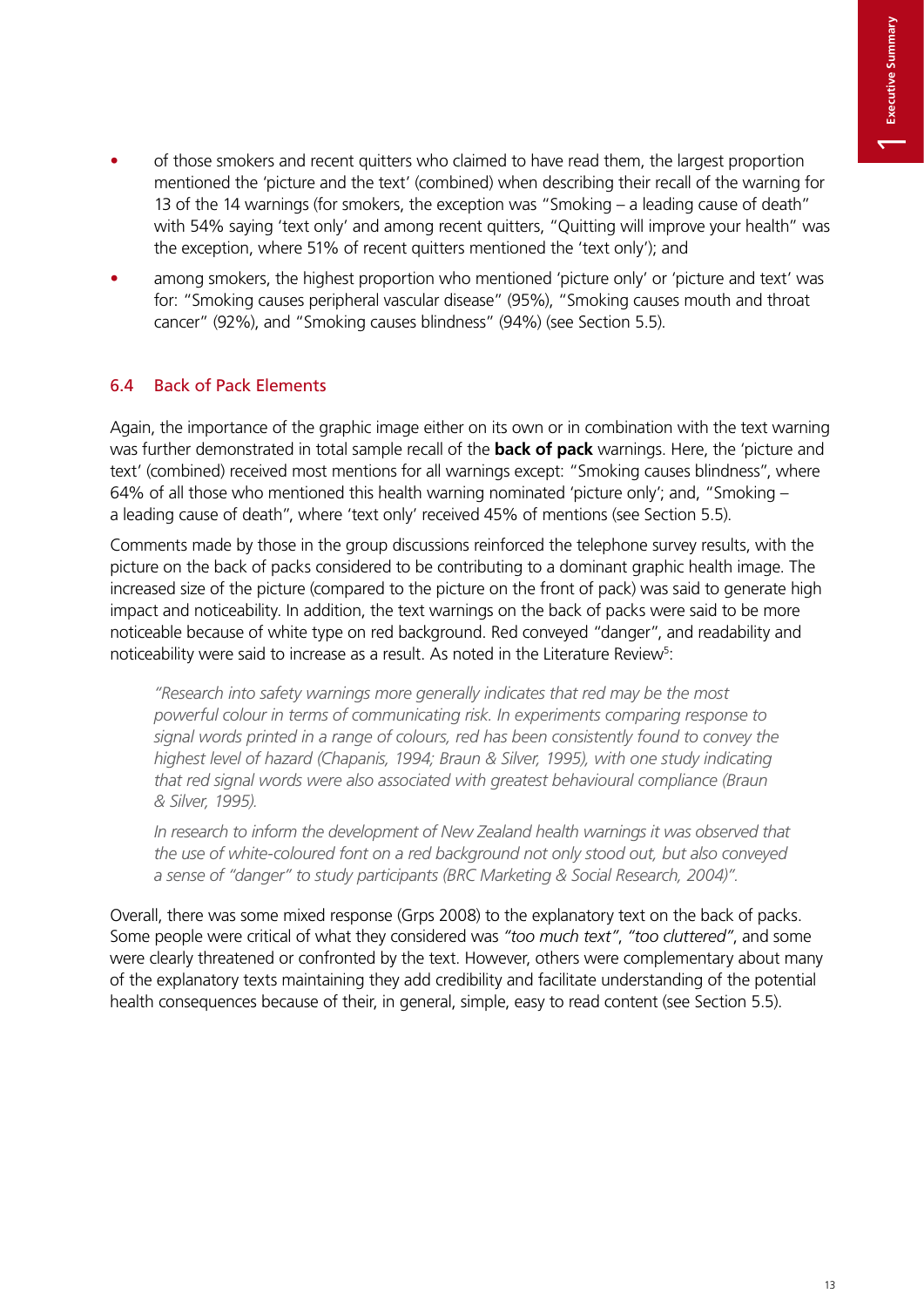#### 6.5 Side of Pack Elements

The health information on the side of pack was not as well known as that depicted on the front or back of cigarette packs. Even though the removal of information on tar and nicotine was noticed smokers expressed very little motivation to look at the side of pack. The side of pack information seemed to be regarded separate to the front and back panels, which were linked through the use of the same graphic image and text warning (see Section 5.5).

#### 6.6 Tonal Qualities

The graphic images influenced the perceived tone of the health information. The tonal qualities were considered by consumers and stakeholders to be appropriately serious, confronting, and informational. The more confronting graphic images (e.g. 'the foot', 'the eye', and 'the mouth') tended to be largely responsible for the consumer perception of the tonal qualities for the series of health warnings. The overall negative tone of the graphic health warnings was to some extent offset by the more positive Quitline messages, phone number and some reassuring explanatory texts (see Section 5.5).

#### 6.7 Awareness of Quitline/Quitnow

In 2008, 63% of those interviewed claimed to be aware of a Quitline telephone number included with the health messages on tobacco packs. Smokers (90% compared to 60% who recalled the Information line number in 2000)<sup>I</sup> were significantly more likely to be aware of the Quitline phone number on packs than were recent quitters (73% in 2008, 52% in 2000), long term ex-smokers (57% in 2008, 17% in 2000), or non-smokers (56% in 2008, 15% in 2000) (see Section 5.5).

Importantly, there was a much higher awareness in 2008 among contemplators (92% - 6 month; 91% - 1 month) than non-contemplators (87%) of the Quitline phone number being included on packs.

A total of 5% of people claimed to have called the Quitline. Among smokers and recent quitters there was an increase on the 2000 results (smokers, 4% to 15% in 2008; recent quitters, 6% to 9%). In 2008, there was much higher usage among contemplators (20% - 6 month; 17% - 1 month) compared to non-contemplators (10%).

In 2008, one in three smokers and one in ten recent quitters thought they would call the Quitline in the future. Intention to call the Quitline was higher among contemplators (43% - 6 month; 36% - 1 month) than non-contemplators and among 'light' (32%) and 'moderate' (39%) smokers compared to 'heavy' (16%) smokers (see Section 5.5).

One in four people were aware of the Quitnow website address on tobacco packs. Current smokers (45%) were significantly more likely to be aware than recent quitters (35%), long term ex-smokers (25%) or non-smokers (19%). About four in ten smokers (41%) and recent quitters (40%) claimed they would be more likely to access the Quitnow website now that the address is on packs.

Again, contemplators (49% - 6 month; 47% - 1 month) were more likely than non-contemplators (31%) to access the website, as were 'light' smokers (45%) compared to 'moderate' (36%) or 'heavy' (28%) smokers (see Section 5.5).

l In 2000 cigarette packs included an Information line phone number which was a recorded message about the harmful effects from tobacco. It was not advertised through other media.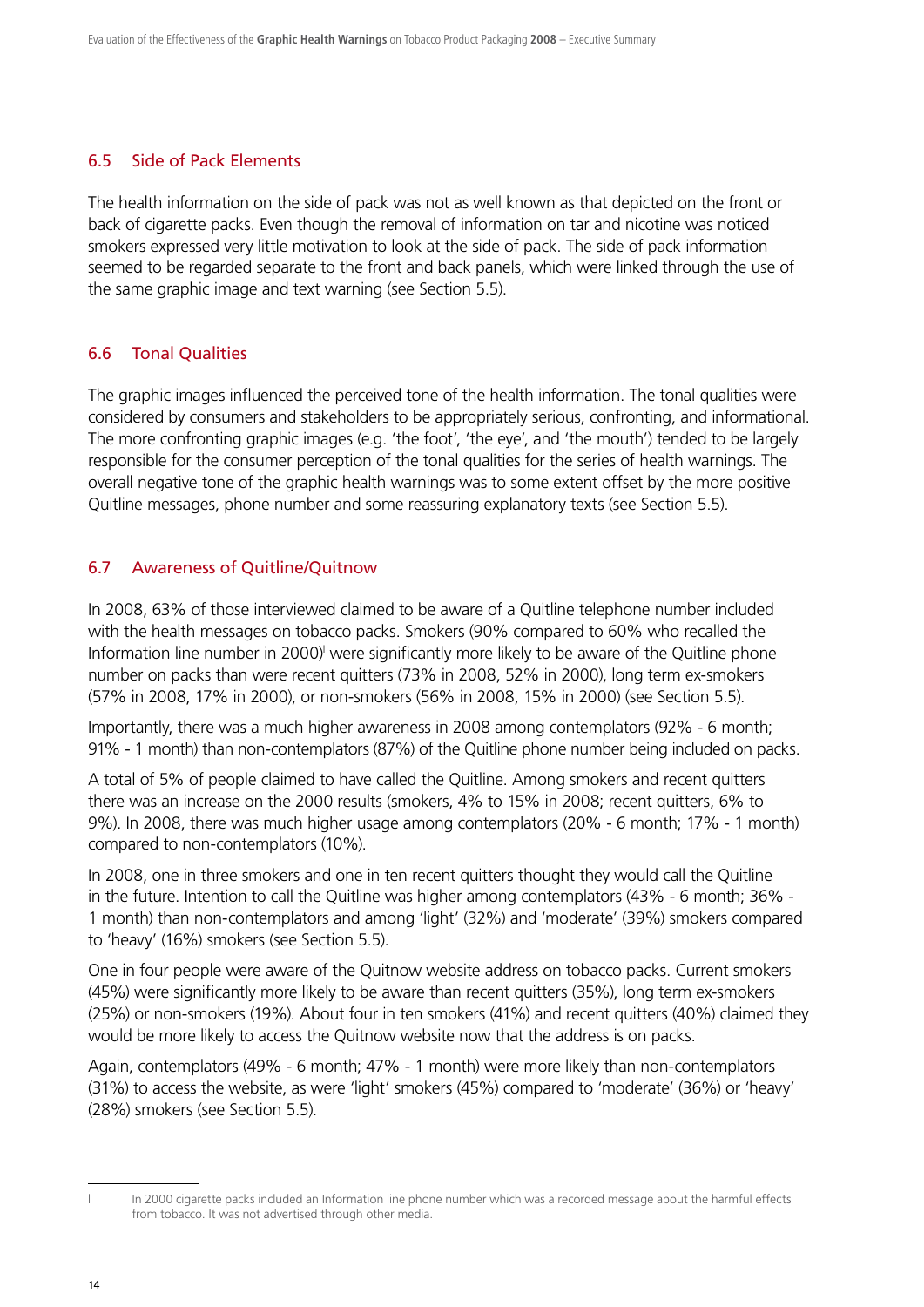## 6.8 Health Authority Warning

There was uncertainty among consumers about the benefits of having the authority notation. There were mixed views expressed regarding the notation, which centred on whether or not it was the Government or the manufacturers trying to alleviate blame by placing warnings and asking buyers to be responsible for purchasing a potentially harmful product (see Section 5.5). Stakeholders on the other hand tended to consider the authority notation as a factor contributing toward the credibility of the health warnings (see Section 6.1).

**Conclusion:** The significance of graphic health warnings has been noted in past research<sup>4,12</sup> which has shown that they have greater impact than larger sized text-only warnings. In 2008, the graphic images have been shown to be the most important component for the vast majority of health warnings/messages. They have dominated consumer response and recall of health information, particularly in regard to the back of pack health information.

The very nature of the graphic images (i.e. size, image, position on pack) has had an effect on recall and readership. The use of graphic images, particularly when considered with the text warning, have effectively conveyed a well balanced series of health warnings. However, the image on the front of packs was thought "too small" and was often contrasted with the larger picture on the back of packs. The back of pack image was said to be dominant because of its size, and the text warnings on the back of packs because of white type on red background were more noticeable. Despite appreciation for the language and format of side of pack information, it was regarded separate to the front and back panels which were linked through the use of the same picture and text warning.

The inclusion of the Quitline phone number and reference to the Quitnow address on tobacco and cigarette packs has resulted in an increase in intended usage of both the Quitline and website, particularly among those contemplating quitting and among 'light' smokers. Given the increase in the proportion of people aware of the Quitline compared to that for the previous Information line, it is hypothesised that the inclusion of a Quitline is a more motivating element than was the previous reference to an Information line.

# **7 EFFECTIVENESS OF THE GRAPHIC HEALTH WARNINGS**

The effectiveness of the Australian graphic health warnings was demonstrated in a number of ways, throughout the 2008 Evaluation. The graphic health warnings communicated potential health effects; improved consumer knowledge; discouraged smoking; and have contributed to behavioural change.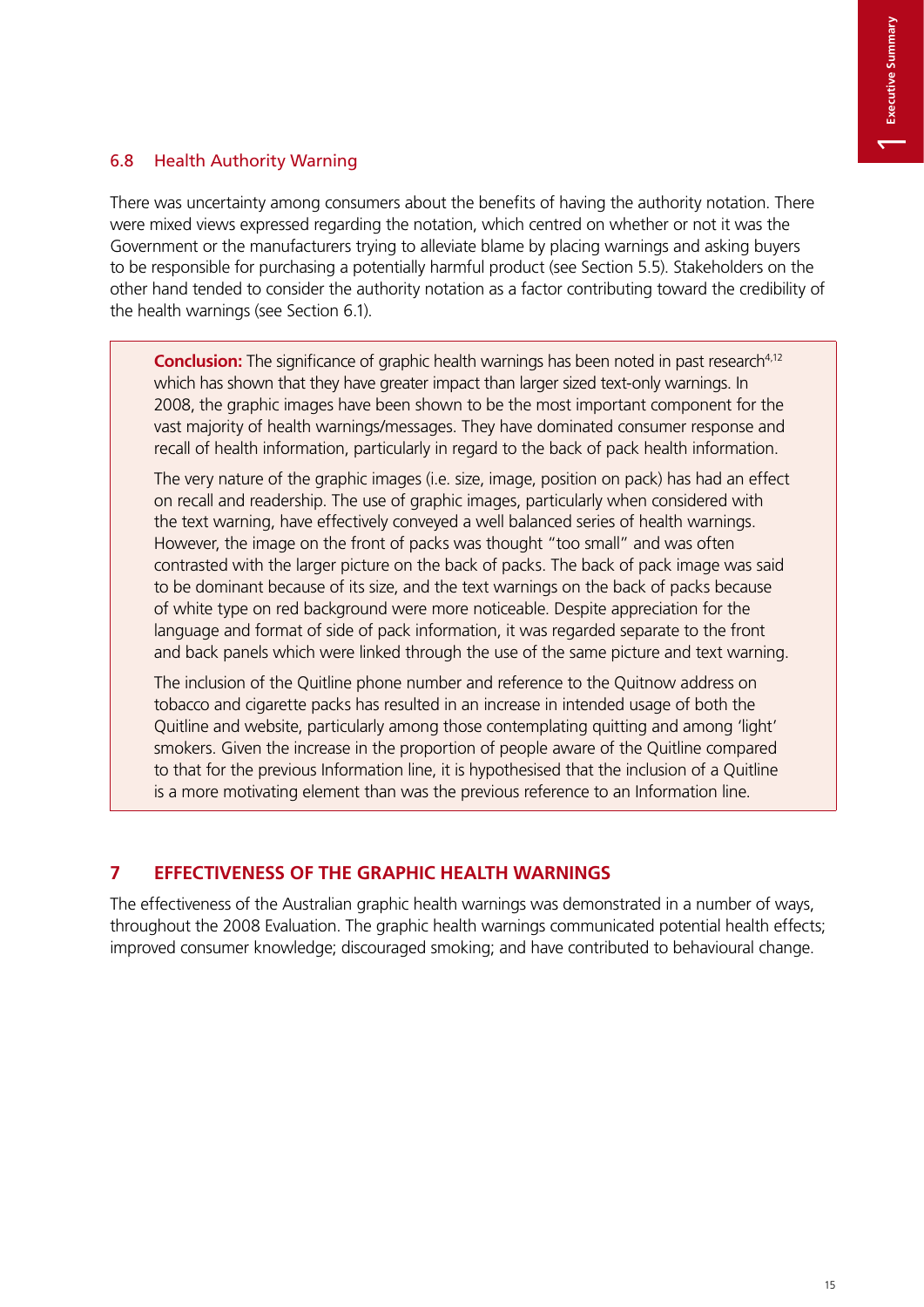#### 7.1 Effectiveness in Communicating Health Effects

The pictures on tobacco and cigarette packs were considered to be effective in communicating the health effects of smoking. Six in ten (60%) people (Tel Sur 2008) considered the pictures on the packs to be effective in communicating the health effects. As age increased, the proportion of people thinking the pictures were effective in communicating the health effects decreased. Young people generally were more likely than older people to consider the pictures on packs to be effective (see Section 5.6). Other studies have suggested that graphic health warnings may have greater success in communicating to young smokers<sup>6,13</sup>.

Among smokers, 63% considered them effective in communicating the health effects, compared to 73% of recent quitters. Nearly one in two (49%) recent quitters said they were 'very effective' (Figure 7).

#### **Figure 7: Perceived Effectiveness of Health Warnings**



*Q14a. How effective are the pictures on packs at communicating the health effects of smoking?*

Note: \*\* Signifies significant difference (between segments) at the 95% confidence level.

The vast majority of non-smokers (84%) and long term ex-smokers (79%) claimed the graphic health warnings 'are a good way of getting across how smoking affects health'.

Group discussion members frequently made reference to the effectiveness of the graphic images in conveying potential health effects, either in a broad and general sense or in terms of specific diseases or illnesses. The graphic images have, not only generated impact but also raised the profile of health consequences in general. The graphic images have seemingly increased or reinforced awareness of those consequences that were previously text only (e.g. 'lung cancer', 'heart disease', 'addiction', etc) as well as, communicated new information (e.g. 'mouth and throat cancer', 'gangrene', 'blindness', etc) (see Section 5.6).

**Conclusion:** There has been widespread acknowledgement that the graphic images have been effective in conveying the potential health effects of smoking tobacco, particularly among current smokers and recent quitters.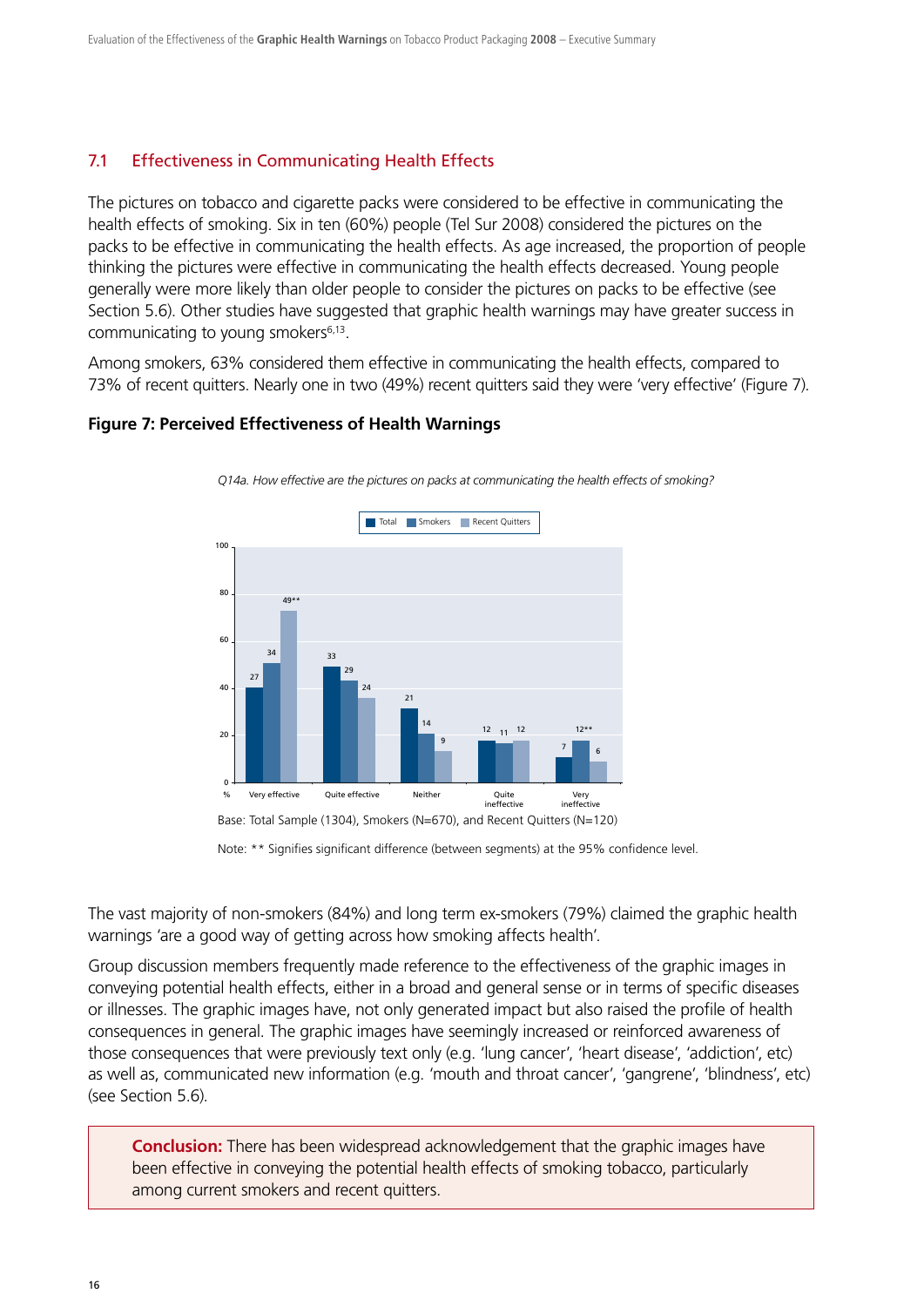# 7.2 Improving Knowledge

The inclusion of pictures with the text health warnings have increased consumer knowledge of the range of potential health conditions of smoking and reinforced awareness of the health consequences that were previously text-only (see Section 5.6).

In 2008, 38% of smokers and 59% of recent quitters (Tel Sur 2008) indicated the inclusion of health warnings and information on cigarette packs had improved their knowledge of the health effects of tobacco consumption. This represents a significant increase on the 32% of smokers and 28% of recent quitters who responded in this way in 2000 (Eval 2000) (see Section 5.6).

**Conclusion:** The well established link between exposure to health warnings and knowledge of health consequences of smoking<sup>14,15,16</sup> has once again been confirmed in the 2008 telephone survey. There has been an increase in the number who indicated that their knowledge had improved as a result of inclusion of the graphic health warnings compared to the previous text-only warnings.

# 7.3 Discouraging Smoking and Helping Prevent Relapse

In the current study (Tel Sur 2008) the majority of non-smokers (63%) and long term ex-smokers (54%) claimed the graphic health warnings 'would help prevent people from taking up smoking'. Previous studies have also indicated that graphic health warnings are more effective than text-only warnings in discouraging the uptake of smoking.<sup>17,18</sup>

Non-smokers (22%) also indicated that the warnings had 'helped them from taking up smoking' and 35% of long term ex-smokers said they 'have helped them to stay quit' (see Section 5.6). More than half of recent quitters (55%) also agree that the graphic health warnings have helped them to stay quit (see Section 5.6).

Many group discussion participants (Grps 2008) felt that the graphic health warnings and the pictures especially, have contributed significantly to deglamourising smoking as a behaviour as well as, countering the influence of cigarette branding and imagery. Confirming the telephone survey results was the consideration by many in the group discussions that the graphic health warnings have helped discourage people from taking up smoking and helped reinforce the decision of those who have quit to stay quit (see Section 5.6).

A total of 67% of smokers and 69% of recent quitters (Tel Sur 2008) nominated a specific graphic health warning when considering a warning that they thought was the 'most effective' at discouraging people from smoking.

Those warnings chosen as the 'most effective' received similar response from both smokers and recent quitters:

- "Smoking causes throat and mouth cancer" (15%, 21% respectively);
- "Smoking causes lung cancer" (11%, 14% respectively);
- "Smoking causes peripheral vascular disease" (10% each); and
- "Smoking harms unborn babies" (10%, 9% respectively) (see Section 5.6).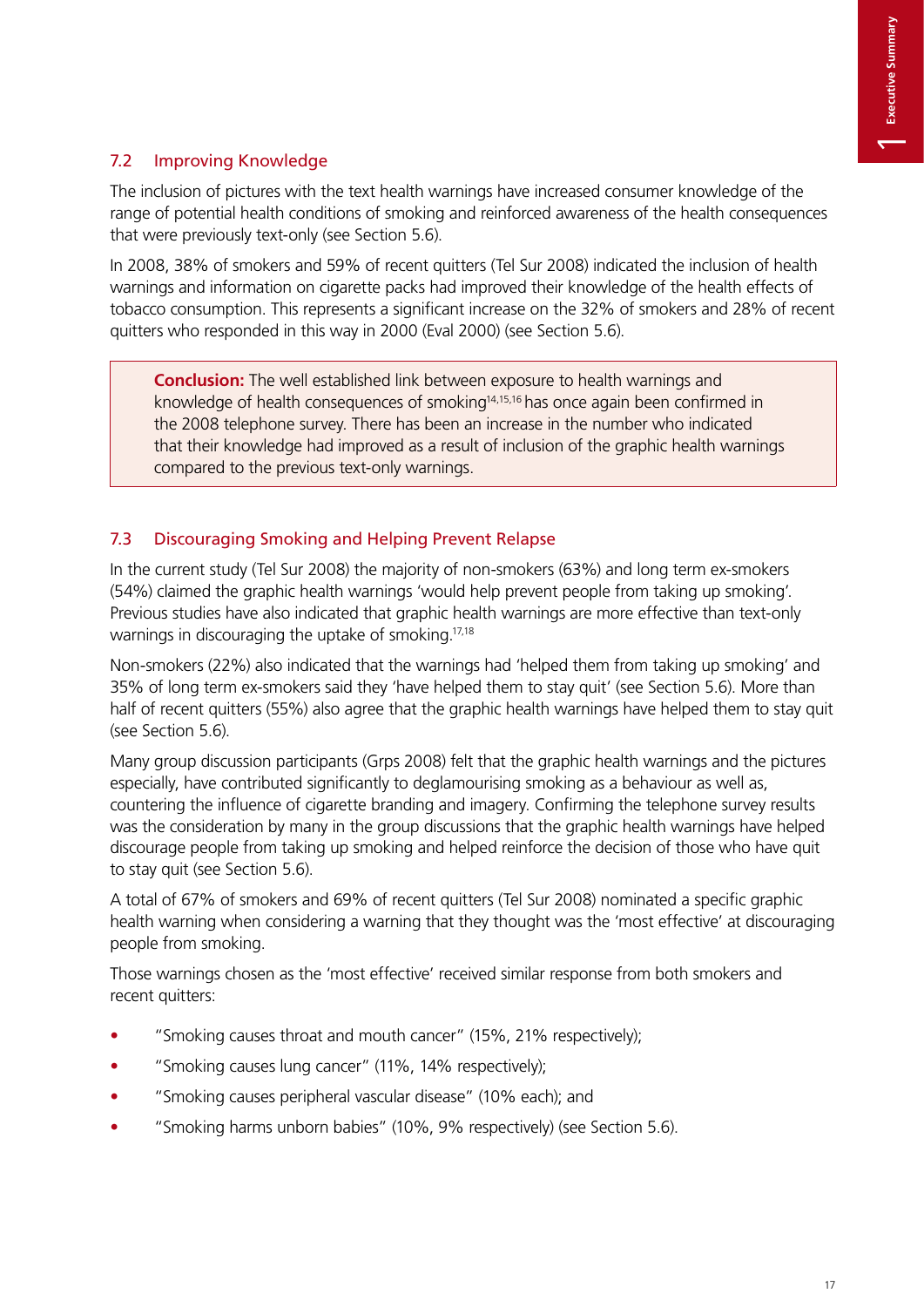**Conclusion:** The majority of people (Tel Sur 2008) considered the graphic health warnings to be effective in discouraging the uptake of smoking and helping prevent relapse. As well, they were seen as contributing toward deglamourising smoking and making it a less desirable behaviour.

#### 7.4 Effects on Quitting Intentions and Behaviour

As noted in the 2008 Literature Review<sup>5</sup>, research in other countries makes mention of positive influence of graphic health warnings in increasing the intention of smokers to quit<sup>19,20,21</sup>. Evidence from both the telephone survey and the comments made throughout the group discussions have also indicated that the graphic health warnings are having an effect on smokers' and recent quitters' behaviour and quitting intentions. For example, when they saw health warnings on packs, smokers and recent quitters said without prompt, "I should stop/quit" (28% smokers; 30% recent quitters) (see Section 5.6).

When prompted respondents (Tel Sur 2008) agreed that the graphic health warnings had:

- 'Raised your concerns about smoking' (57% smokers; 72% recent quitters);
- 'Helped you smoke less' (36% smokers; 62% recent quitters);
- 'Helped you give up smoking' (62% recent quitters);
- 'Helped you try to quit' (34% smokers; 64% recent quitters);
- 'Have made you think about quitting' (57% smokers; 75% recent quitters); and
- 'Have helped you stay quit' (55% recent quitters).

In most cases there were significant differences between the results obtained in 2008 with those from the 2000 telephone survey on the prompted statements that were used in both telephone surveys (see Section 5.6); for example:

- 'Raised your concerns about smoking' (recent quitters 72% in 2008 compared to 60% in 2000);
- 'Helped you smoke less'
	- recent quitters (62% in 2008 to 47% in 2000),
	- smokers (36% in 2008 to 31% in 2000);
- 'Had no effect on behaviour'
	- recent quitters (25% agreed compared to 83% in 2000),
	- smokers (49% agreed compared to 79% in 2000);
	- 'Helped you give up smoking', (recent quitters 62% in 2008, 49% in 2000).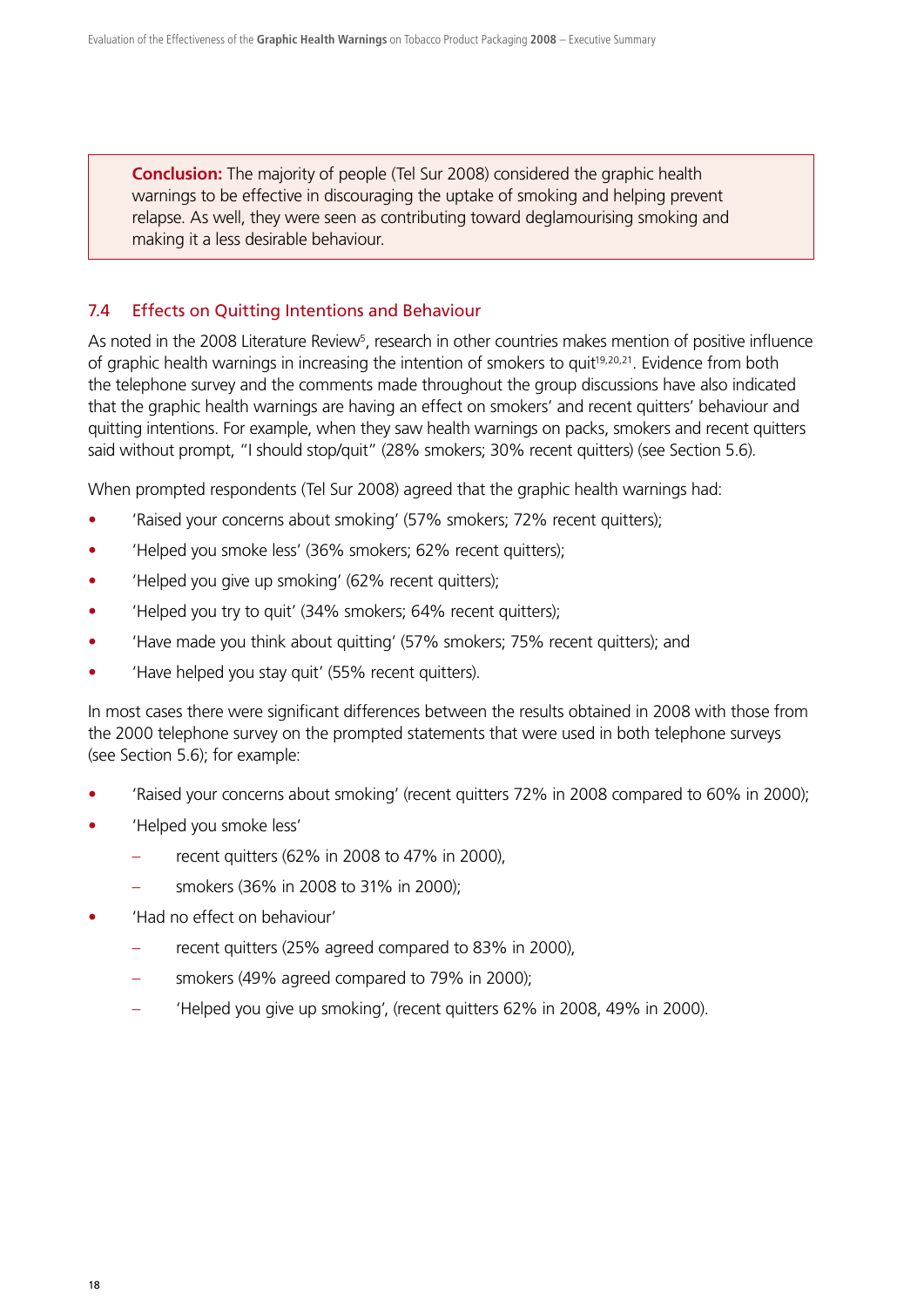The main reasons for quitting focussed very strongly on health issues and the influence of family/ friends in encouraging them to quit (see Section 5.6). However, the graphic health warnings have also played an important role in encouraging smokers to quit; for example: among recent quitters the 'health warnings on cigarette packs (pictures)' were mentioned by 53% as a reason for quitting and 44% made mention of the text (Tel Sur 2008) (see Section 5.6).

As well, there were a number of behaviours adopted by smokers to avoid looking at the graphic health warnings, suggesting the warnings and pictures are disconcerting, and have an effect in making smokers feel uncomfortable about their habit. Close to one in four (24%) smokers in the last 2 years had avoided buying packs with particular warnings on them, hidden or concealed the pack in some way, or both avoided and concealed packs. Among recent quitters 27% had behaved in this way.

Of those smokers who admitted to some form of avoidance behaviour in the last 2 years, nearly 6 in 10 (58%) were still behaving in this way. Avoidance behaviours mentioned throughout the group discussions included:

- when buying cigarettes request packs with less threatening photos;
- conceal or hide pack through the use of covers or stickers;
- $\bullet$  avoid looking at the back of the pack;
- place the pack on its side so the image is not so obvious;
- remove cigarettes without looking at the graphic images;
- use an old pack (without pictures) to store cigarettes;
- avoid having packs lying around;
- laugh off warnings and make fun of them; and
- discredit the graphic health warnings because of feeling threatened or guilty.

In regards to the future behavioural intentions of smokers, 53% (Tel Sur 2008) said they 'intend to make a definite attempt to quit', which represented a significant increase on the number of smokers (47%) who indicated this intention in the 2000 telephone survey (see Section 5.6).

**Conclusion:** The Australian graphic health warnings have had an effect on smokers and recent quitters including raising their concerns about smoking, helping them smoke less, increasing their intention to quit and actual quitting. As well, there are a number of avoidance and concealment behaviours adopted by smokers that suggest that the pictures are disconcerting and make smokers feel uncomfortable about their habit. The current study reflects the findings of other research studies<sup>22,23</sup> that have shown that health warnings have brought about changes in actual smoking behaviour.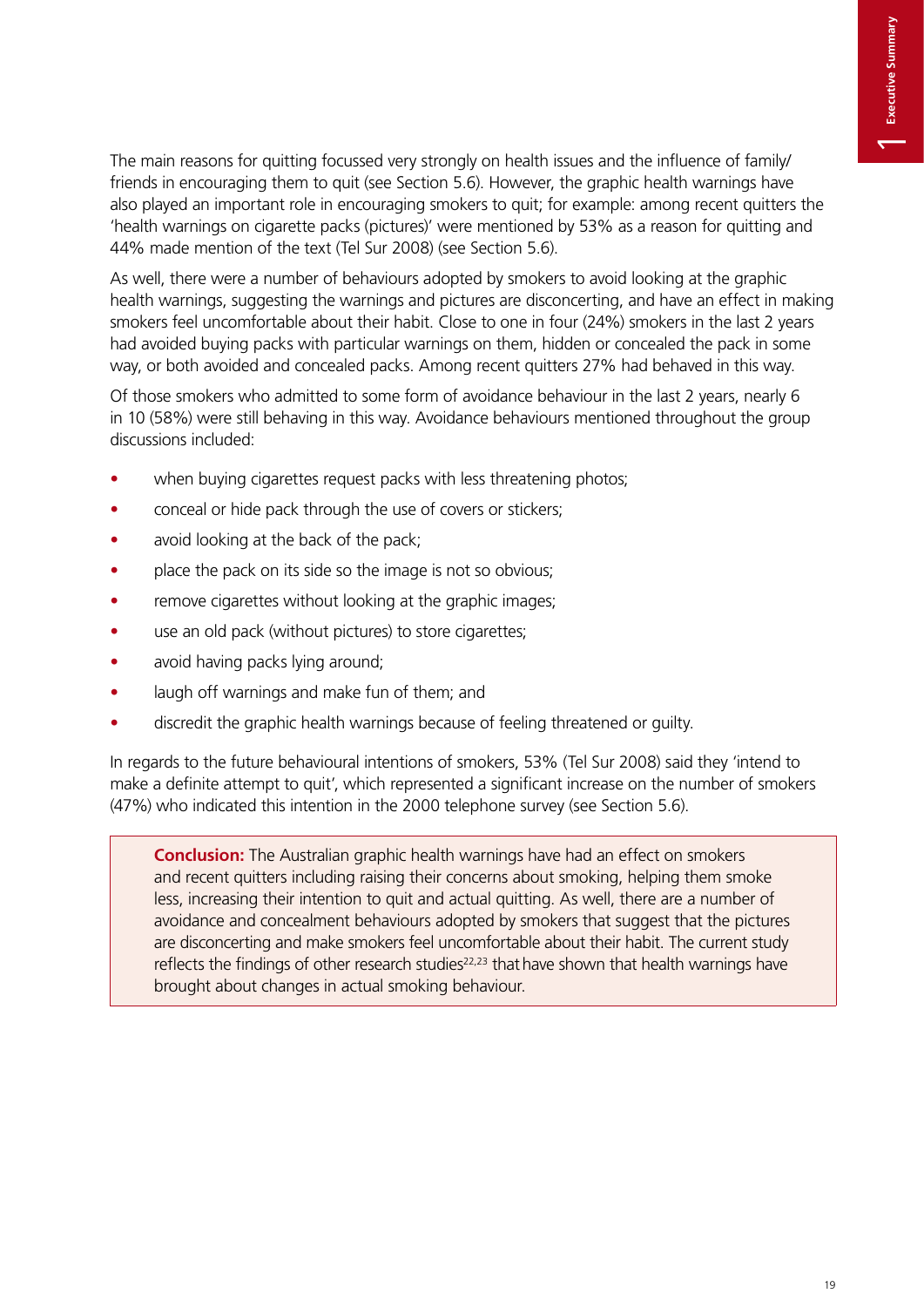#### **8 ATTITUDE CHANGE AND THE GRAPHIC HEALTH WARNINGS**

Comparison of 2008 survey response to that given in 2000 to a series of attitude statements about smoking indicates that the graphic health warnings have had a positive effect on attitudes in regard to raising concern and increasing knowledge about the effects of smoking on health. As well, the response to the statements supports earlier findings relating to intention to quit. For example, 57% of smokers and 75% of recent quitters agreed that the warnings 'have made them think about quitting'. This was confirmed through response to an attitude statement, where 56% of smokers maintained that 'seeing the health warnings on packs makes me think about quitting'.

Among **smokers** there has been a number of key positive attitudinal movements between 2000 and 2008 regarding the graphic health warnings. For example, in response to a series of attitudinal statements the following attitudinal shifts emerged:

- smokers are now less likely to 'believe most people don't take any notice of the health warnings on cigarette packs' (65% in 2008 compared to 77% in 2000); and, most noticeably, a decrease among those who said 'agree a lot' (39% in 2008 vs. 56% in 2000);
- among smokers an increase in agreement, with the statement 'seeing the health warnings on packs makes me think about quitting' (56% in 2008 vs. 50% in 2000);
- a higher proportion of smokers in 2008 (48% vs. 42% in 2000) agreed that they worry 'more about the effects of cigarettes on my health since the picture health warnings were put on cigarette packs';
- smokers were more likely to agree that 'smoking probably does increase the risk of health problems occurring' (88% vs. 81% in 2000). Again, the greatest change was in the proportion who 'agreed a lot' (63% vs. 53% in 2000); and
- a greater level of disagreement among smokers with the statement, 'I don't think smoking has any real negative effect on your health at all' (90% in 2008 vs. 85% in 2000) (see Section 5.7).

In an overall sense in 2008, contemplators (6 month and 1 month) were more likely than noncontemplators to hold negative attitudes towards smoking and positive attitudes towards the graphic health warnings (see Section 5.7).

**Recent quitters** also displayed a number of key attitudinal movements between 2000 and 2008; for example:

- there was a greater proportion of recent quitters (67% in 2008 versus 40% in 2000) who agreed that they worried 'more about the effects of cigarettes on my health since the picture health warnings were put on cigarette packs'. The greatest change was in the proportion who 'agreed a lot' (from 25% in 2000 to 45% in 2008);
- they were less likely to 'believe most people don't take any notice of the health warnings on cigarette packs' (66% in 2008 versus 82% in 2000), particularly in terms of the proportion agreeing with this statement 'a lot' (44% vs. 64% in 2000);
- they were more likely to agree that their 'past smoking probably has increased the risk of health problems occurring' (87% vs. 76% in 2000); and
- there was a greater level of disagreement with the statement 'I don't think smoking has any real negative effect on your health at all' (97% in 2008 vs. 89% in 2000) (see Section 5.7).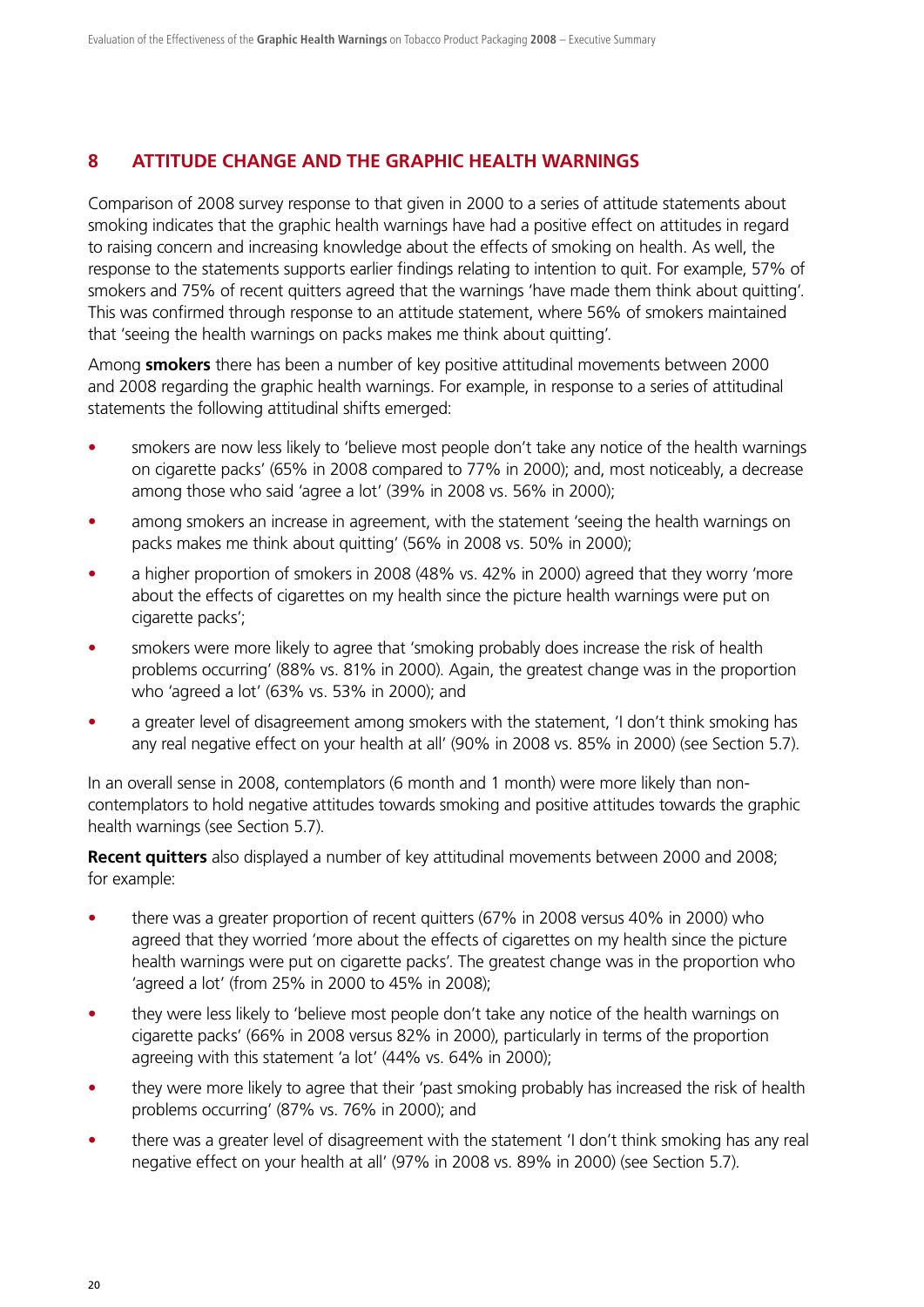**Non-smokers** and to a lesser extent long term ex-smokers, also showed significant movement in their response to key attitudinal statements. For example: compared to the 2000 telephone survey findings, the 2008 telephone survey indicated a significant increase in the proportion of non-smokers in agreement with the following:

- t 'I think seeing the health warnings on packs would make people think about quitting', with agreement increasing from 50% in 2000 to 76% in 2008;
- t 'the health warnings on cigarette packs should be stronger', with agreement increasing from 68% in 2000 to 79% in 2008;
- being 'more aware of the effects of cigarettes on my health since the picture warnings were put on cigarette packs', with agreement increasing from 48% to 58%; and
- the belief that 'most people don't take any notice of the health warnings on cigarette packs', with agreement for this statement encouragingly decreasing from 75% in 2000 to 65% in 2008 (see Section 5.7).

**Conclusion:** The use of graphic health warnings has brought about some significant positive attitude shifts when responses to the attitude statements in 2008 are compared with those given in 2000. The focus of these positive shifts is on the association of the pictures with an increase: in the knowledge of health risks with smoking, concern about effects of smoking on health, and the intention to quit.

# **9 WEAR OUT**

Some smokers who took part in the group discussions felt that some of the graphic health warnings (e.g. "Smoking clogs your arteries", "Smoking causes heart disease", "Tobacco smoke is toxic") and specifically the graphic images, have become so familiar that their potency in conveying a health message has decreased (see Section 5.10).

**Conclusion:** There is evidence of wear out and some smokers have suggested a need to update some of the health warnings with new graphic images to strengthen their effectiveness and possibly changing warning design aspects to revitalise the strategy.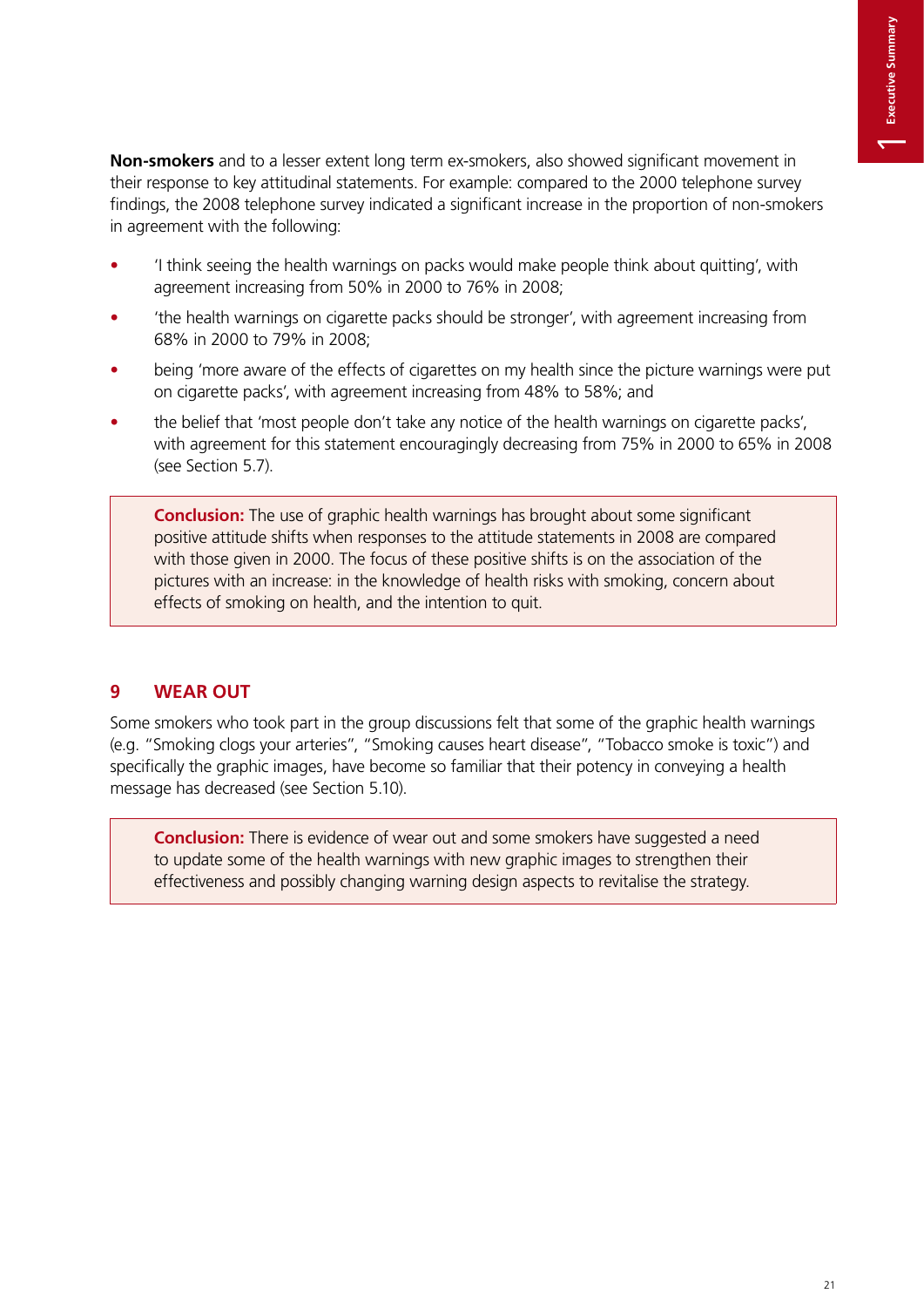#### **10 PLAIN PACKAGING**

Some smokers in the group discussions contended that the graphic health warnings are competing for consumer attention with manufacturer's messages through the use of typeface, colour, and brand imagery in general. This led them to consider that the introduction of plain packaging could help consumer recall of health warnings particularly on the front of packs.

Consideration of plain packaging was further seen in the response given by consumers to the attitude statement, 'I think that cigarettes should be sold in plain (generic packs, specifying only brand name and Government information such as health warnings and information to assist smokers to quit', with 57% of respondents agreeing with the statement (see Section 5.11).

**Conclusion:** In the 2008 Evaluation there was consideration by smokers of the introduction of plain packaging for tobacco products in an attempt to strengthen the impact of the health warnings. Other research<sup>3,24,25,26</sup> has indicated how tobacco packaging can be used to target specific consumer groups, communicate misleading information and weaken the impact of the health warning message.

#### **11 STAKEHOLDER RESPONSE TO THE GRAPHIC HEALTH WARNINGS**

Key findings regarding the views of stakeholders (see Section 6) who were interviewed include the following:

- stakeholders see graphic health warnings as impactful, relevant, and effective, in conveying the health consequences of smoking. They also regard them as an improvement on text-only warnings, but in need of updating and refreshing;
- stakeholders considered the tone of the warnings to be appropriately negative, with the inclusion of some positive message content generally seen as an important addition, although there was some mixed response to the possible inclusion of more warnings in a positive tone;
- stakeholders believe that consumer understanding of the health messages and warnings is enhanced by the use of graphic images;
- the graphic health warnings were considered believable and their credibility reinforced by promotion of the health messages through other media (most notably television);
- the existing range of graphic health warnings was regarded as a well balanced, effective combination of a wide variety of health messages. They were felt to reinforce and extend existing consumer knowledge and, in some cases provide new information;
- the graphic health warnings were said to have most relevance for older and "lighter" smokers and for the non-Indigenous community. However, many considered the warnings will help deter the uptake of smoking among the young;
- stakeholders have positive perceptions of the various components of graphic health warnings but a desire to improve and revise some of the pack elements;
- further refinements and revisions to the pack elements were suggested to heighten the impact and sustain interest in the graphic health warnings;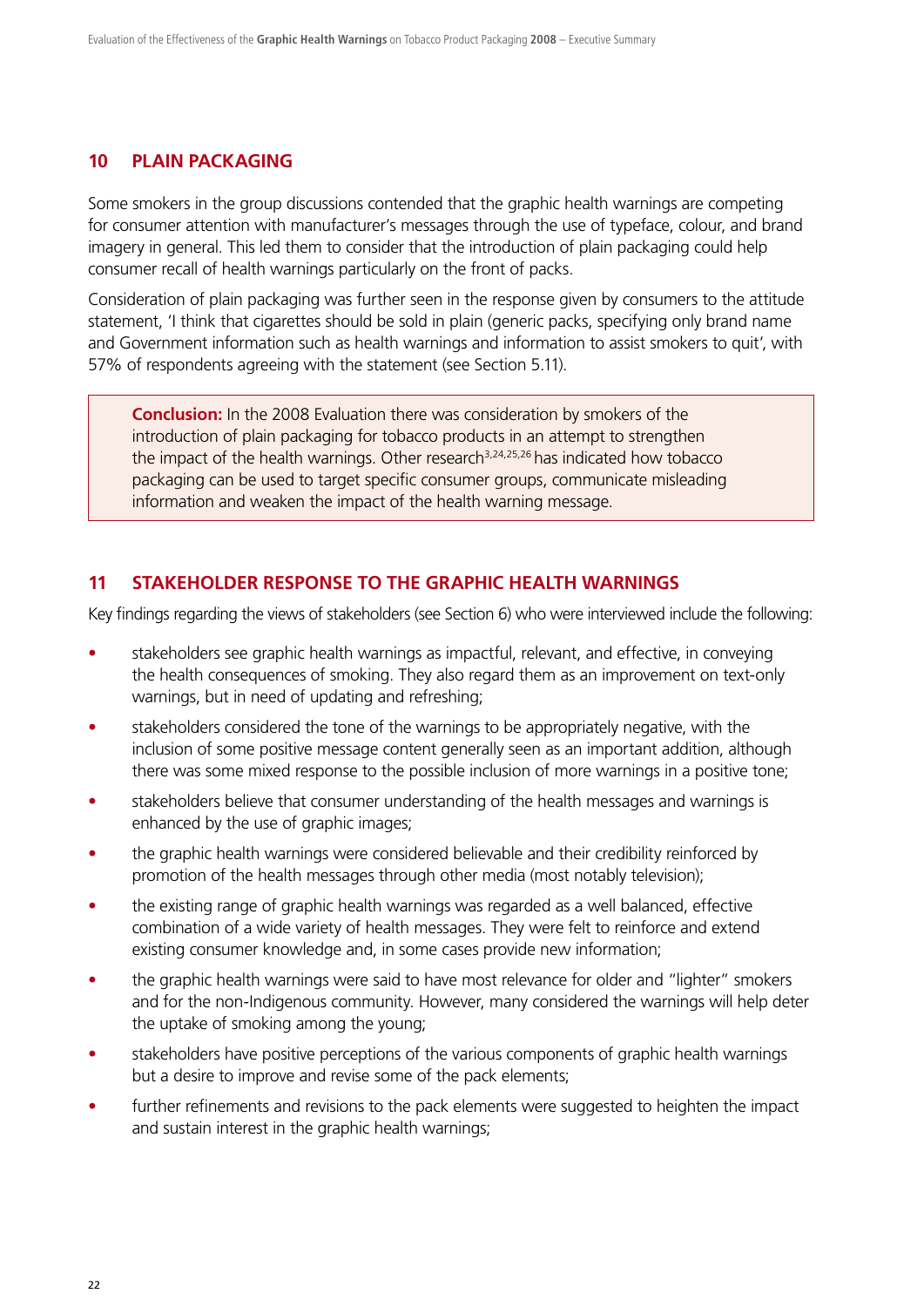- the need to develop a more efficient process to update and introduce new or revised health warnings was regarded as an important consideration;
- many stakeholders expressed the need to ensure that the warnings are easy to be seen on all tobacco product packaging, particularly tobacco for use in water pipes and on cigars sold singularly;
- on the condition that the warnings were more regularly updated and refreshed, there is strong support for the system of rotation as a means of maintaining the salience of the graphic health warnings;
- a strong belief that improved effectiveness and strengthening of the graphic health warnings occurs through the use of additional media support;
- the need to develop and maintain an integrated strategy to enhance the effectiveness of the graphic health warnings; and
- plain packaging is seen as the next major step by many stakeholders.

**Conclusion:** Stakeholders have shown a very favourable response to the inclusion of graphic health warnings on tobacco packs. In general they have considered them to represent a balanced, effective combination of a variety of health messages conveying a range of health issues. They emphasised the need to develop an integrated strategy to enhance their effectiveness and the implementation of a more efficient process to update and introduce new health warnings.

# **12 KEY OUTCOMES AS A RESULT OF THE USE OF GRAPHIC HEALTH WARNINGS**

### 12.1 Achieved Their Purpose

The 2008 evaluation study of the effectiveness of the graphic health warnings on tobacco product packaging has shown, on a number of indicators, that the introduction of the graphic health warnings has achieved the intended purpose of:

- increasing consumer knowledge of the health effects of smoking;
- encouraging the cessation of smoking; and
- discouraging smoking uptake or relapse.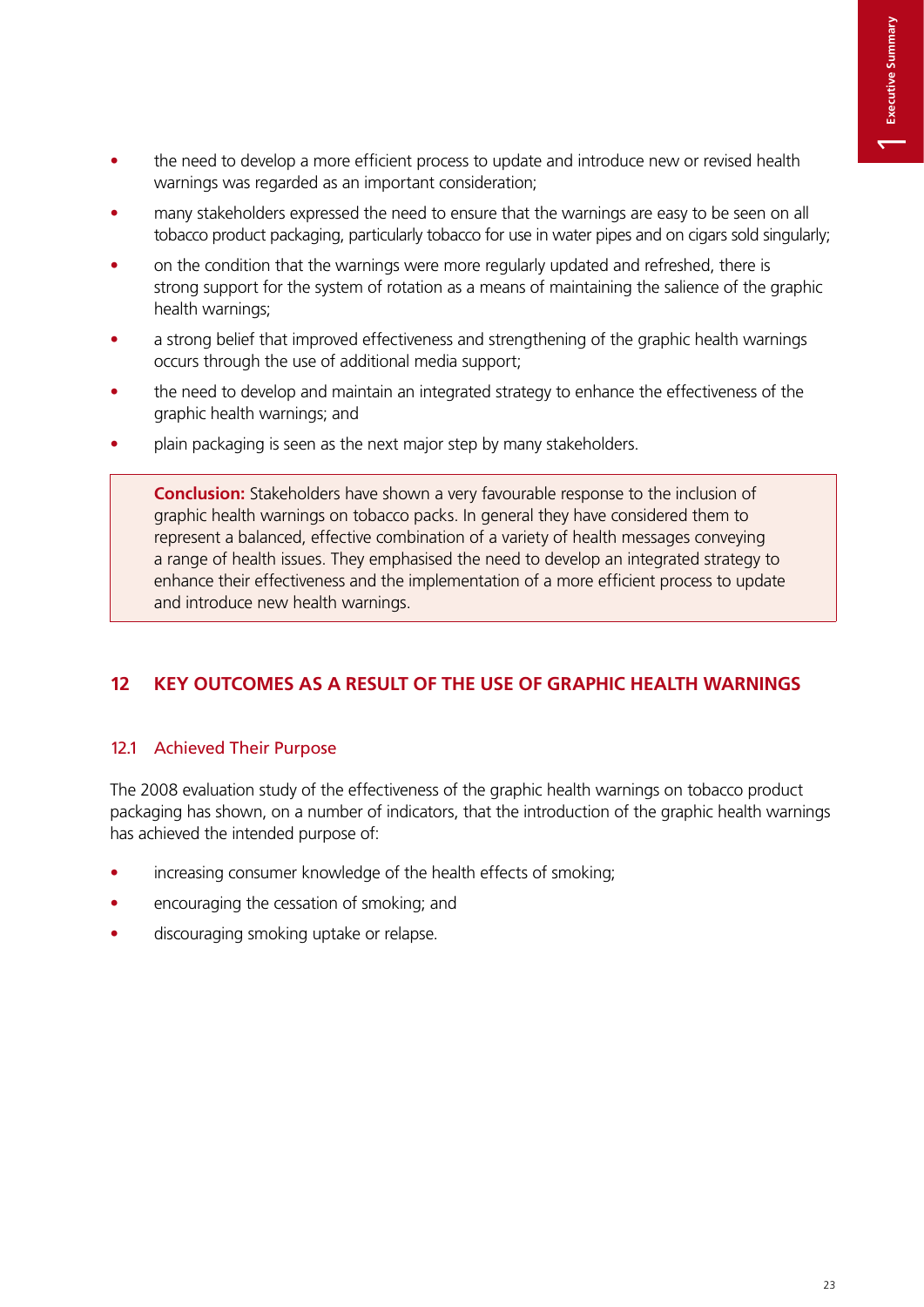#### 12.2 Behavioural and Attitudinal Impact

In addition, the graphic health warnings on tobacco product packaging have also resulted in the following:

- heightened consumer concern about smoking and contributed to deglamourising smoking, making it a less desirable behaviour;
- generated controversy and facilitated community discussion about smoking and its health effects, as well as the effects of passive smoking;
- had a positive effect on the behaviour of smokers, recent quitters, and non-smokers; for example: encouraged people to smoke less, to think about quitting, to give up smoking and stay quit. As well, the graphic health warnings have discouraged people from taking up smoking; and
- importantly, the graphic health warnings have resulted in positive attitudinal shifts among smokers and recent quitters. The attitudinal shifts have focussed on: heightening the belief that smoking increases the risk of health problems occurring, generating an increase in concern about the health effects of cigarettes, and predisposed smokers to consider quitting.

#### 12.3 Graphic Images Have Had an Impact

The graphic images (and particularly in combination with the text warning) have emerged as a dominant element. Unaided recall of the health information either as a 'picture only' or 'in combination' with the text health warning has been instrumental in the potential effectiveness of specific health messages for the front and back of pack health warnings. For 13 out of the 14 warnings, some reference to the picture was made by the majority of smokers and recent quitters (Tel Sur 2008) in their recall.

#### 12.4 A Balanced Approach

The series of images and health messages appears to have presented a balanced approach through the range and variety of health consequences depicted. Some images were frequently recalled or commented on throughout the study. Warnings portraying graphic, "shocking images" were often the warnings that received high recall and most comment; for example:

- "Smoking causes mouth and throat cancer";
- "Smoking causes peripheral vascular disease"; and
- "Smoking causes blindness".

Other than the high impact, "shocking" pictures, there were other health warnings that also elicited a strong response from those who took part in the study and these did not necessarily have "shocking" imagery. They were meaningful because they touched an emotion or were acknowledged as having a close association with smoking; for example: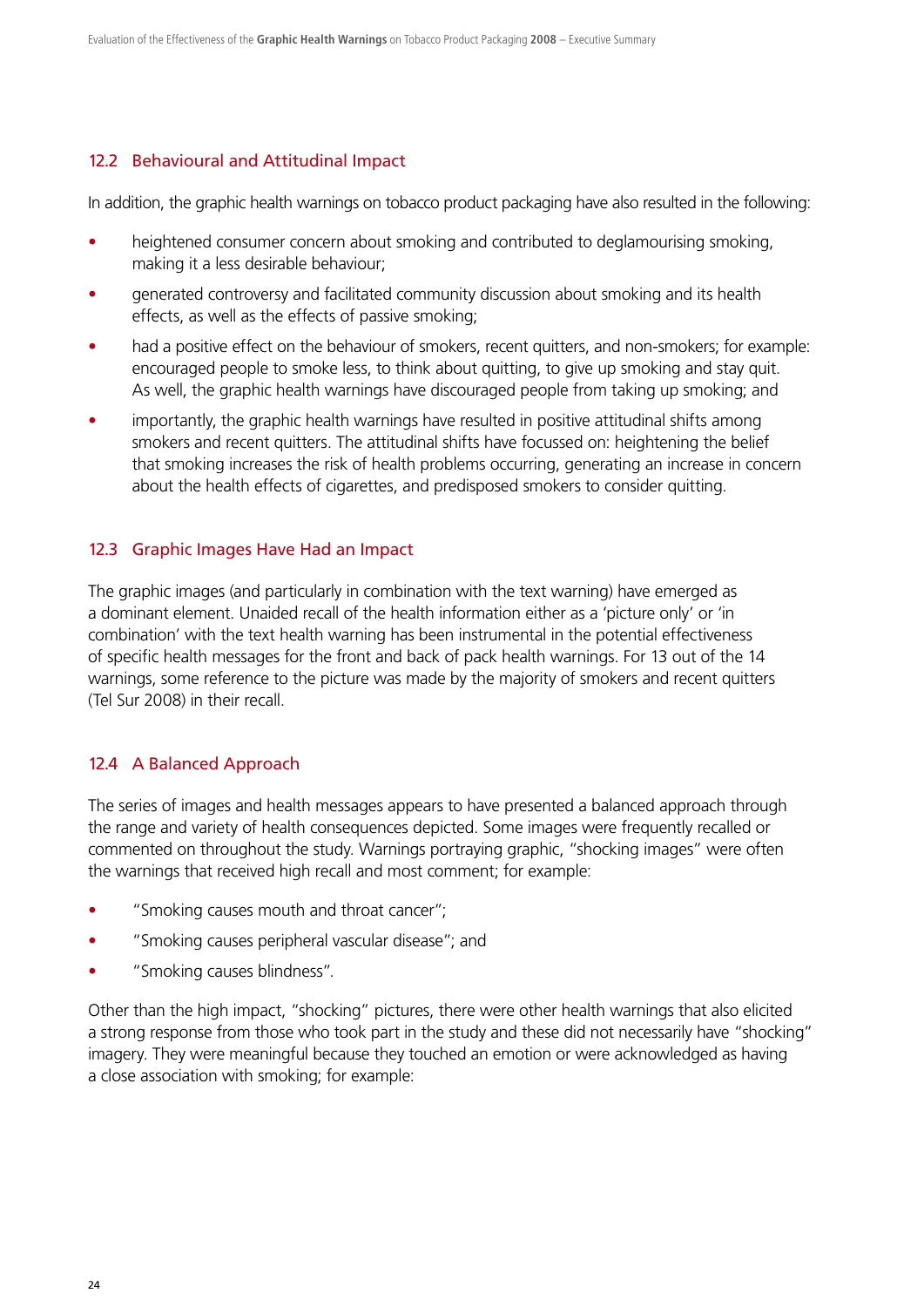- "Smoking harms unborn babies";
- "Don't let children breath in your smoke";
- "Smoking causes lung cancer";
- "Smoking doubles your risk of stroke";
- "Smoking causes heart disease":
- "Smoking is addictive"; and
- $\bullet$  "Smoking a leading cause of death".

## 12.5 High Noticeability and Readership Despite Some Decline

The graphic health warnings have achieved a high level of noticeability among smokers in particular with, for example, 9 in 10 aware of health information on the front of packs. However, there has been a decline in recall and readership of the front and side of pack warnings, in contrast to the increase in recall of warnings and information on the back of packs:

- the decline in recall of the front of pack appears to be due to positioning of the picture and the warning as well as its size (compared to that on the back of pack); and
- the decline in recall of side of pack information appears to be the result of removal of information relating to strength of ingredients. Smokers now see no need to read the side of pack. Unlike the front and back of pack, the side of pack is not linked to the other panels through the inclusion of similar graphic imagery or the repeat of the health warning.

### 12.6 The Warnings are Believable and Important

Throughout the current 2008 evaluation research there was widespread acceptance of the health warnings indicated by: the strong support for their inclusion on tobacco packs and the high level of believability, with 92% of smokers and 97% of recent quitters saying they are 'believable'.

### 12.7 Areas for Improvement

The graphic health warnings on tobacco and cigarette packaging have emerged as an important and effective component in the overall National Tobacco Strategy aimed at reducing smoking prevalence in Australia. However, areas for improvement were raised by consumers and stakeholders, for example: changes to design and content elements, as well as periodic review and revision of the health messages. This increases the variety of warnings and boosts the warning salience and relevance for different consumer groups. Many of these suggestions were raised in other research studies<sup>23,27,29</sup> covered in the 2008 Literature Review<sup>5</sup>.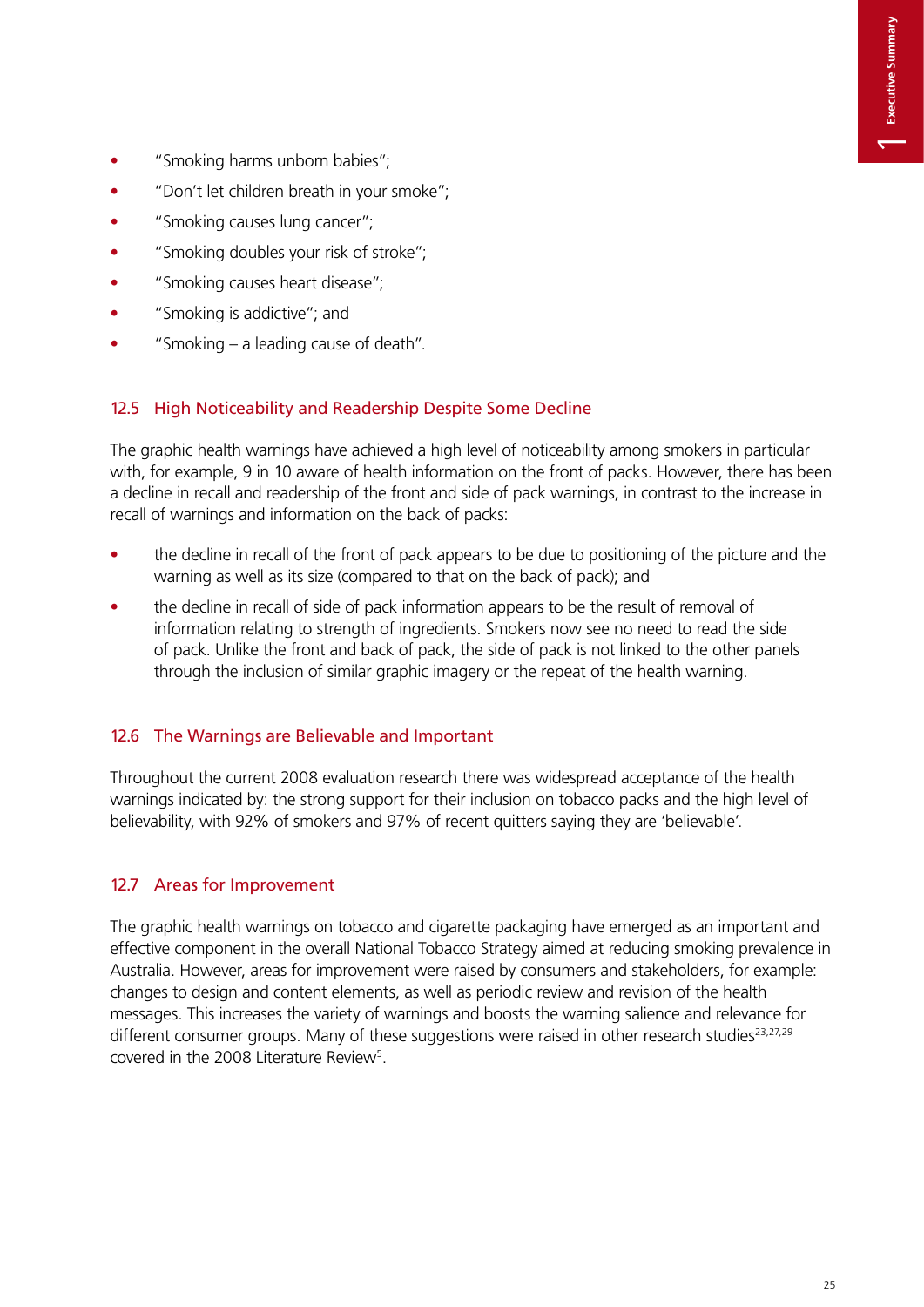In regard to design elements to improve noticeability, recognition and understanding the suggestion was made by consumers and/or stakeholders:

- $\bullet$  to use only clear, well-defined graphic images. A view supported by other research<sup>30-32</sup>;
- to increase the size of the warning and the picture (particularly on the front panel) to improve noticeability, promote visibility and enable the warning to compete with other pack elements. Other research has also found that an increase in size is important<sup>3,4,33,34</sup>;
- to improve readability and understanding through careful choice of typeface and print style;
- to aid understanding and meaningfulness of the messages by using uncluttered text in simple, non-technical language;
- some stakeholders suggested considering the use of statistics in the explanatory text of some warnings to enhance the sense of urgency of the warnings;
- poor readership of side of pack information led some consumers and stakeholders to suggest simplifying the text by for example, including: tips to quit, a large Quitline phone number, and information about ingredients (in lay terms); and
- consumers maintained that package design and colour can be an enticement to purchase a brand. Design elements were thought to often be in conflict and competition with the health message for consumer attention. To this end, plain packaging (i.e. restricting or prohibiting the use of logos, colours, brand imagery or text other than brand names printed in a standard colour and font size) was suggested by both consumers and particularly stakeholders as one way of strengthening the impact of health messages. The suggestion made by many of those who took part in the 2008 Evaluation that the potential effect of plain packaging is in strengthening the impact of the health warnings has also emerged in other research<sup>19,20,21</sup>.

In regard to the graphic images, both consumers and stakeholders suggested keeping some of the key messages but updating and refreshing the existing images (e.g. Heart Disease, Stroke, Toxic, Addictive, Lung Cancer, Children, Emphysema, Clogged Arteries, Quitting).

Consumers and stakeholders suggested introducing new diseases with established links to smoking (e.g. Impotence, Kidney Disease, Bladder Disease, Bowel Cancer, Pancreatic Cancer, Infertility, Hearing Loss, Osteoporosis). Consumers reacted with interest to the possible inclusion of other diseases resulting from smoking and stakeholders felt that new warnings need to reflect new research findings on the health effects of smoking as well as encouraging quitting.

Allied to this was the suggestion to add more credibility to warnings with mention that 'images are from people who smoked'. Some also felt that the social consequences of smoking (e.g. time lost from family) could be explored. Several other studies have raised this issue together with the suggestion of social threat and social disapproval<sup>28,30</sup>.

Other proposed improvements from consumers or stakeholders included:

- $\bullet$  the suggestion to integrate pack imagery for use in other media (e.g. TV). This it was thought would reinforce the warning and heighten impact in general;
- a suggestion by stakeholders to extend graphic health warnings to other tobacco products, particularly tobacco for water pipes and cigars sold individually; and
- t stakeholders also suggested developing a more efficient mechanism for introducing new warnings, and more consumer research on the impact of the graphic health warnings.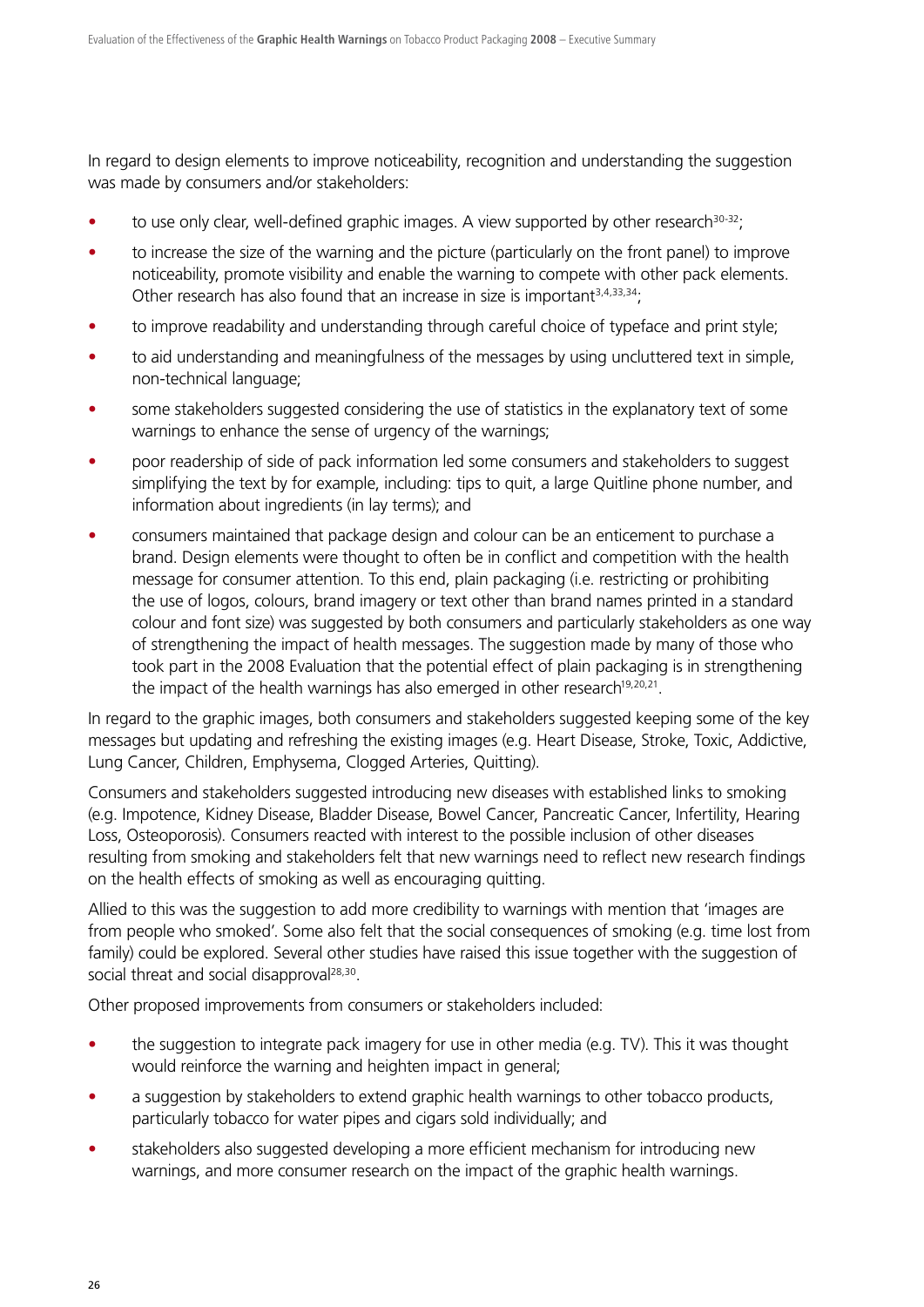# **13 REFERENCES**

- 1. Elliott & Shanahan Research (2000) Evaluation of the Health Warnings And Explanatory Health messages on Tobacco Products, Department of Health and Aged Care, Canberra. http://www.health. gov.au/internet/main/publishing.nsf/content/health-pubhlth-strateg-drugs-tobacco-warnings.htm
- 2. Borland, R. & Hill, D. (1997) Initial impact of the new Australian tobacco health warnings on knowledge and beliefs, *Tobacco Control*, 4, 317-325
- 3. Hammond, D., Fong, G.T., McNeill, A., Borland, R. & Cummings, K.M. (2006) Effectiveness of cigarette warning labels in informing smokers about the risks of smoking: findings from the International Tobacco Control (ITC) Four Country Survey, *Tobacco Control*, 15, 19-25
- 4. BRC Marketing & Social Research (2004b) Smoking Health Warnings Study Stage 2, Prepared for Ministry of Health (New Zealand), unpublished report
- 5. Elliott & Shanahan Research (2008) Literature Review, Evaluation of the Effectiveness of Graphic Health Warnings on Tobacco Product Packaging, Department of Health and Ageing, Canberra, unpublished report
- 6. Environics Research Group Limited (2005a) The health effects of tobacco and health warning messages on cigarette packages, Wave 9 surveys, Prepared for Health Canada, unpublished report
- 7. Cavalcante, T.M. (n.d) Labelling and Packaging in Brazil, Internet site: http://www.who.int/tobacco/ training/success\_stories/en/best\_practices\_brazil\_labelling.pdf Accessed: 15 November, 2007
- 8. Commission of the European Communities (2005) Report from the commission to the European Parliament, the Council and the European Economic and Social Committee, Internet site: http:// ec.europa.eu/health/ph\_determinants/life\_style/Tobacco/Documents/com\_2005\_339\_en.pdf, Accessed: 15 November, 2007
- 9. BRC Marketing & Social Research (2005) Smoking Health Warnings Stage 3, Prepared for Ministry of Health (New Zealand), unpublished report
- 10. Devlin, E., Anderson, S., Hastings G. & Macfadyen, L. (2005) Targeting smokers via tobacco product labeling: opportunities and challenges for Pan European health promotion, *Health Promotion International*, 20, (1), 41-49
- 11. Liefeld, J.P. (1999) The Relative Importance of the Size, Content & Pictures on Cigarette Package Warning Messages, Department of Consumer Studies, University of Guelph
- 12. Environics Research Group Limited (2001) Evaluation of New Warnings on Cigarette Packages, Prepared for Canadian Cancer Society, unpublished report
- 13. O'Hegarty, M., Pederson, L.L., Nelson, D.E., Mowery, P., Gable, J.M. & Wortley, P. (2006) Reactions of young adult smokers to warning labels on cigarette packages, *Am J Prev Med*, 30, (6), 467-473
- 14. Tandemar Research Inc (1996) Cigarette packaging study: The evaluation of new warning messages, Prepared for Health Canada, unpublished report
- 15. Borland, R. (1997) Tobacco health warnings and smoking-related cognitions and behaviours, *Addiction*, 11, 1427-1435
- 16. Portillo, F.& Antonazas, F. (2002) Information disclosure and smoking risk perceptions: Potential short-term impact on Spanish students of the new European Union directive on tobacco products, *European Journal of Public Health*, 12, 295-301
- 17. Nimbarte, A., Aghazadeh, F. & Harvey, C. (2005) Comparison of current U.S. and Canadian cigarette pack warnings, *International Quarterly of Community Health Education*, 24, (1), 3-27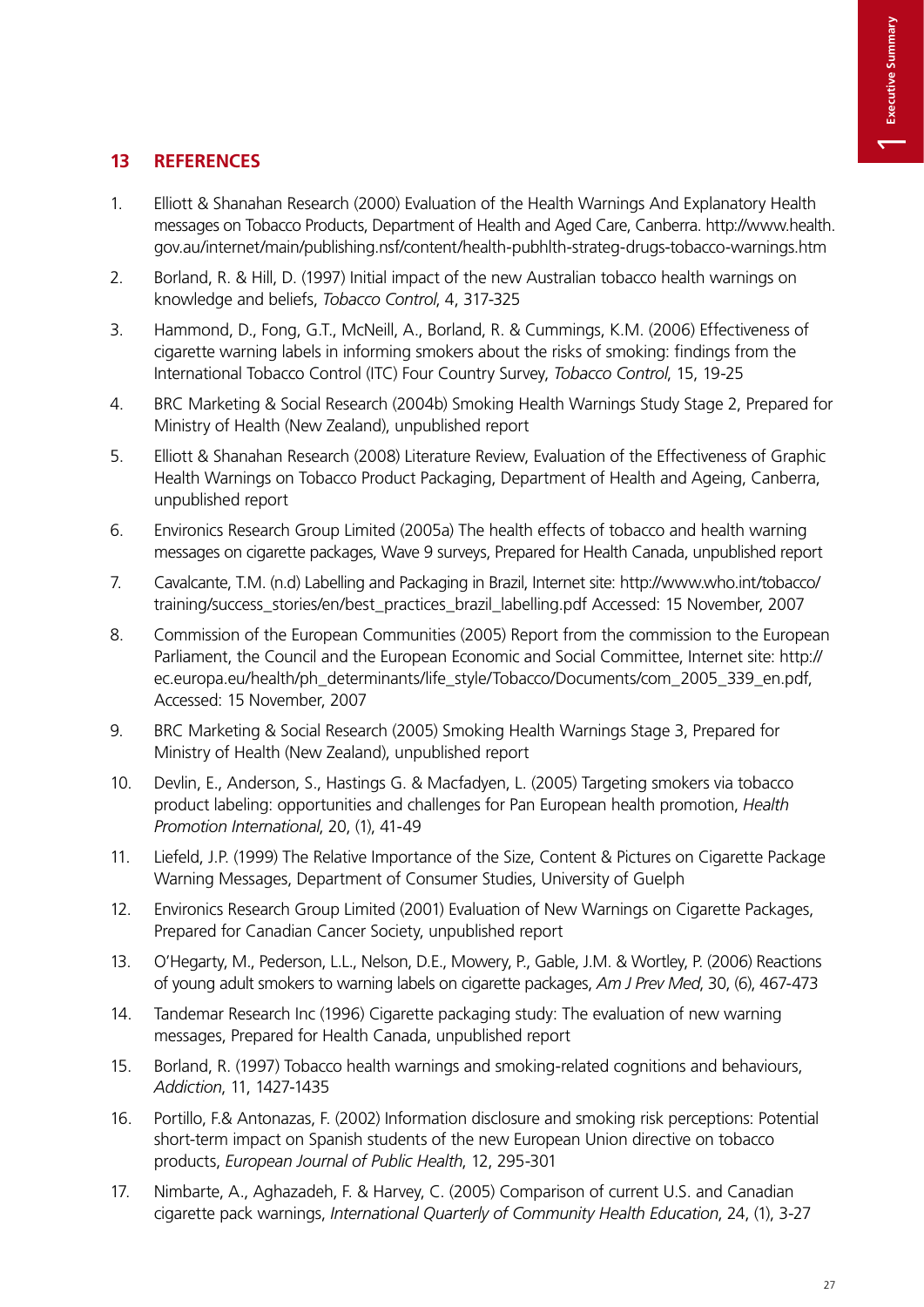- 18. Environics Research Group Limited (2005b) The health effects of tobacco and health warning messages on cigarette packages, Survey of Youth, Wave 9 surveys, Prepared for Health Canada, unpublished report
- 19. Hammond, D., Fong, G.T., McDonald, P.W., Cameron, R. & Brown, K.S. (2004a) The impact of cigarette warning labels and smoke-free bylaws on smoking cessation, *Canadian Journal of Public Health,* 95, 201-204
- 20. Silpasuwan, P. (2006) Proceedings of the 13<sup>th</sup> World Conference on Tobacco OR Health, Washington DC, USA, Internet site: http://2006.confex.com/uicc/wctoh/techprogram/P6746.HTM, Accessed: 30 October, 2007
- 21. Channelnewsasia.com (2006) Smokers heed graphic warnings on cigarette packs, 16 May, Internet site: http://www.channelnewsasia.com/stories/singaporelocalnews/view/208614/1/.html, Accessed: 21 November, 2007
- 22. Willemsen, M. (2005) The new EU cigarette health warnings benefit smokers who want to quit: results from the Dutch Continuous Survey of Smoking Habits, *European Journal of Public Health*, 15, (4), 389-392
- 23. Hammond, D., Fong, G.T., Borland, R., Cummings, M., McNeill, A. & Driezen, P. (2007) Text and graphic warnings on cigarette packages: Findings from the International Tobacco Control Four Country Study, *Am J Prev Med*, 32, (3), 210-217
- 24. Wakefield, M., Morley, C. & Horan, J.K. & Cummings, K.M. (2002) The cigarette pack as image: new evidence from tobacco industry documents, *Tobacco Control*, 11, (Suppl 1), 154-156
- 25. DiFranza, J.R., Clark, D.M., & Pollay, R.W. (2002) Cigarette package design: opportunities for disease prevention, *Tobacco Induced Diseases*, 1, (2), 97-109
- 26. Freeman, B., Chapman, S., Rimmer, M. (2007) The case for the plain packaging of tobacco products, School of Public Health, University of Sydney, Internet site: http://tobacco.health.usyd.edu.au/site/ futuretc/pdfs/generic.pdf, Accessed: 12 November, 2007
- 27. Krugman, D.M., Fox, R.J., Fletcher, J.E., Fischer, P.M., & Rojas, T. (1994) Do adolescents attend to warnings in cigarette advertisements? An eye-tracking approach, *Journal of Advertising Research*, November/December, 39-52.
- 28. Strahan, E.J., White, K., Fong, G.T., Fabrigar, L.R., Zanna, M.P. & Cameron, R. (2002) Enhancing the effectiveness of tobacco package warning labels: a social psychological perspective, *Tobacco Control*, 11, 183-190
- 29. Donovan, R. & Henley, N. (2003) Social Marketing Principles and Practice, Melbourne, IP Communications
- 30. Elliott & Shanahan Research (2003) Developmental Research for New Australian Health Warnings on Tobacco Products Stage 2, Department of Health and Ageing, Canberra. http://www.health.gov.au/ internet/main/publishing.nsf/content/health-pubhlth-strateg-drugs-tobacco-warnings.htm
- 31. BRC Marketing & Social Research (2004a) Smoking Health Warnings Study, Prepared for Ministry of Health (New Zealand), unpublished report
- 32. Thrasher, J.F., Allen, B.A., Reynales-Shigematsu, L.M., Anaya, R., Lazcano-Ponce, E. & Hernandez-Avila, M. (2006) Analisis del impacto en fumadores mexicanos de los avisos graficos en las cajetillas de cigarros, *Salud Publica de Mexico*, 48, (suppl\_1), s65-s74
- 33. Borland, R. (1997) Tobacco health warnings and smoking-related cognitions and behaviours, *Addiction*, 11, 1427-1435
- 34. Informa Market Research (1999) Focus group research on new health warnings on tobacco packages, Prepared for Canadian Cancer Society, unpublished report.